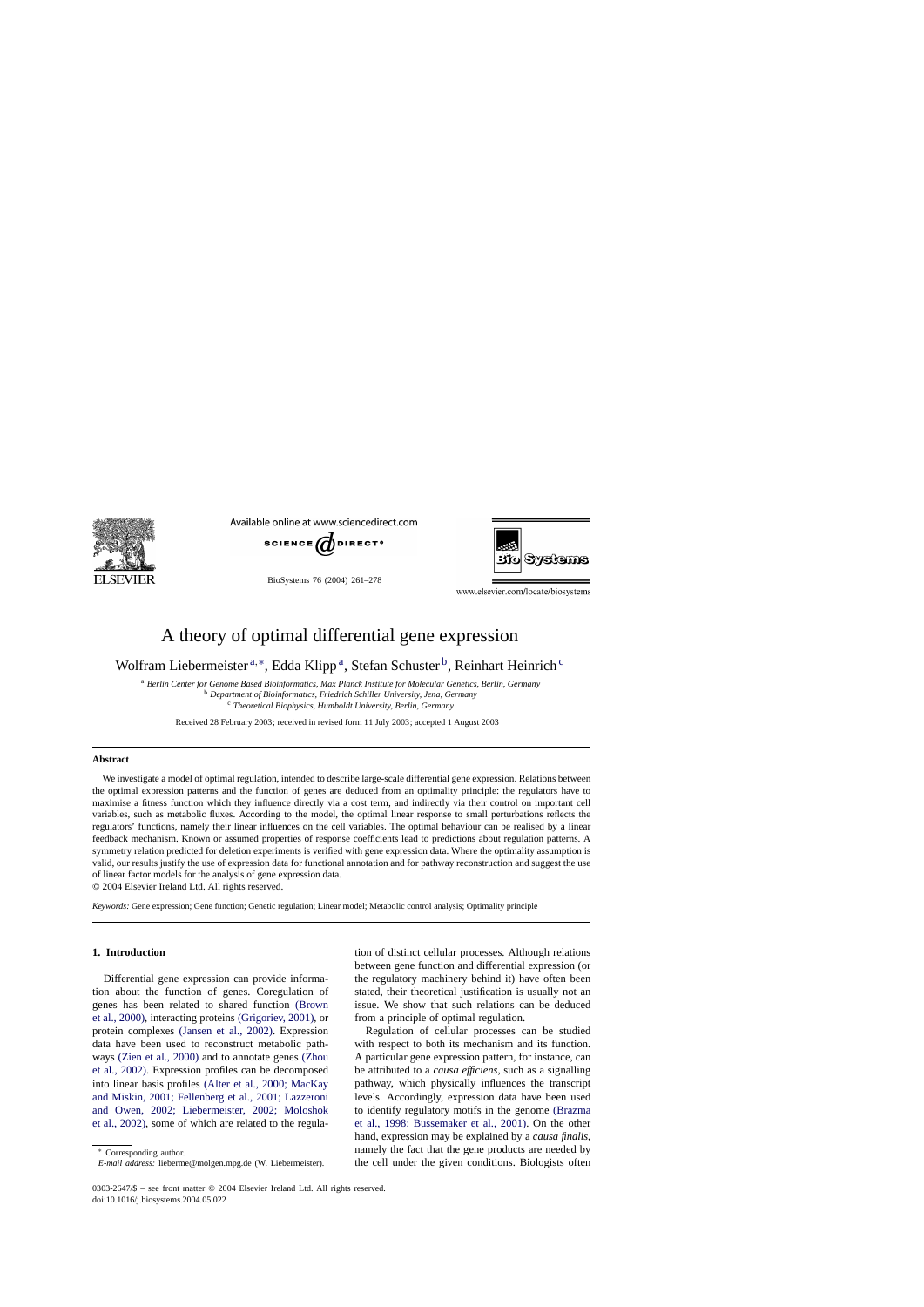tacitly presume a form of teleonaturalism [\(Allen,](#page-16-0) [1999\)](#page-16-0) where "needed by the cell" translates to "increasing the cell's biological fitness, and thus selected for during evolution". The present analysis of optimal regulation is based on the assumption that living organisms do not only have certain optimality properties in their basic (healthy) state but also respond to perturbations in an optimal way. They are assumed to reach a state that is optimal under the new conditions, thus partly compensating for the impairment due to the perturbation. This assumption is corroborated by a huge number of observations, many of which are well-known. For example, blind people develop an improved perception of sounds, and the decrease in blood glucose due to starvation is partly compensated for by the degradation of glycogen.

To assume optimality is certainly an idealisation, but often used as an approximation of biological reality [\(Edwards et al., 2002; Heinrich et al., 1987, 1996;](#page-16-0) [Klipp and Heinrich, 1999; Segrè et al., 2002\)](#page-16-0). Optimality of flux distributions has been studied [\(Edwards](#page-16-0) [et al., 2002; Segrè et al., 2002\),](#page-16-0) and theoretical predictions based on optimisation could be validated by experiment [\(Ibarra et al., 2002\).](#page-16-0) A relation between the optimal regulation of enzymes and their control on fluxes has been derived in [\(Klipp and Heinrich,](#page-16-0) [1999\).](#page-16-0) Optimal control of time-dependent processes [\(Pontryagin et al., 1962\)](#page-17-0) has been studied intensely, and also been applied to control of metabolic systems [\(Klipp et al., 2002\). W](#page-16-0)e propose a quantitative analysis of optimal differential expression (ANODE) in order to formalise intuition about "sensible" expression patterns: a system of regulatory variables  $x$  (for instance, gene transcript levels) affects a system of output variables y (see [Cornish-Bowden and Cárdenas, 1993\)](#page-16-0), such as metabolic fluxes. The states of both systems are evaluated by a common fitness function  $F(x, y)$ . We study the behaviour of ideal regulators which always adapt their values such as to maximise the local fitness. Among the output variables y, we shall consider only the "relevant" ones, namely those which actually play a role for the fitness function.

The text is organised as follows: in Section 2, the mathematical model is presented and optimal regulation patterns for different types of external perturbations are derived. A symmetry prediction for gene deletion experiments is tested with experimental data. In [Section 3,](#page-8-0) we shall study the coregulation of regulators which control metabolism or which act in modules. Besides this, predictions for expression data are summarised. [Section 4](#page-12-0) is concerned with a linear feedback model that realises optimal regulation, with the evolutionary advantage of regulation, and with a relation between expression and growth in the presence of deletions. The results of this work are discussed in [Section 5.](#page-13-0) The appendix contains a mathematical proof and a list of mathematical symbols.

## **2. Optimal linear regulation of stationary states**

To illustrate our approach, let us consider how metabolic systems are controlled by differential expression of enzymes. Metabolic fluxes depend on cellular processes that produce or consume metabolites, on environmental parameters like nutrient supply, and on parameters influencing the enzymatic activities, such as temperature. In addition, metabolism is actively controlled by regulatory processes on different time scales: while fast responses are realised by activation and inhibition of enzymes, slow adaptation can be achieved by adjusting their expression. The linear influence of enzyme concentrations  $E_k$  on stationary fluxes  $J_i$  is quantified by the response coefficients matrix  $R_E^J$ . Metabolic control theory [\(Heinrich et al.,](#page-16-0) [1996; Kahn and Westerhoff, 1991](#page-16-0)) describes how fluxes respond to changes of enzymes, which may be caused by changes in gene expression. One may also ask the inverse question: which enzyme changes are necessary to achieve a desired metabolic behaviour, such as homoeostasis or constrained maximisation of fluxes?The answer to this question depends on (1) the control of enzyme activities on metabolism, as studied by metabolic control analysis, and (2) assumptions about the objectives of the cell, described by a fitness function.

The performance of cellular subsystems can be rated by their contribution to the evolutionary fitness of the organism, that is, the expected long-term reproduction of the organism. In a particular environment, a few fluxes may effectively determine biomass production. For a metabolic system, we may consider a simple fitness function  $V(J)$  scoring only those important fluxes, and assume that there is an evolutionary tendency to maximise this function. Such an objective function was studied previously [\(Heinrich et al.,](#page-16-0)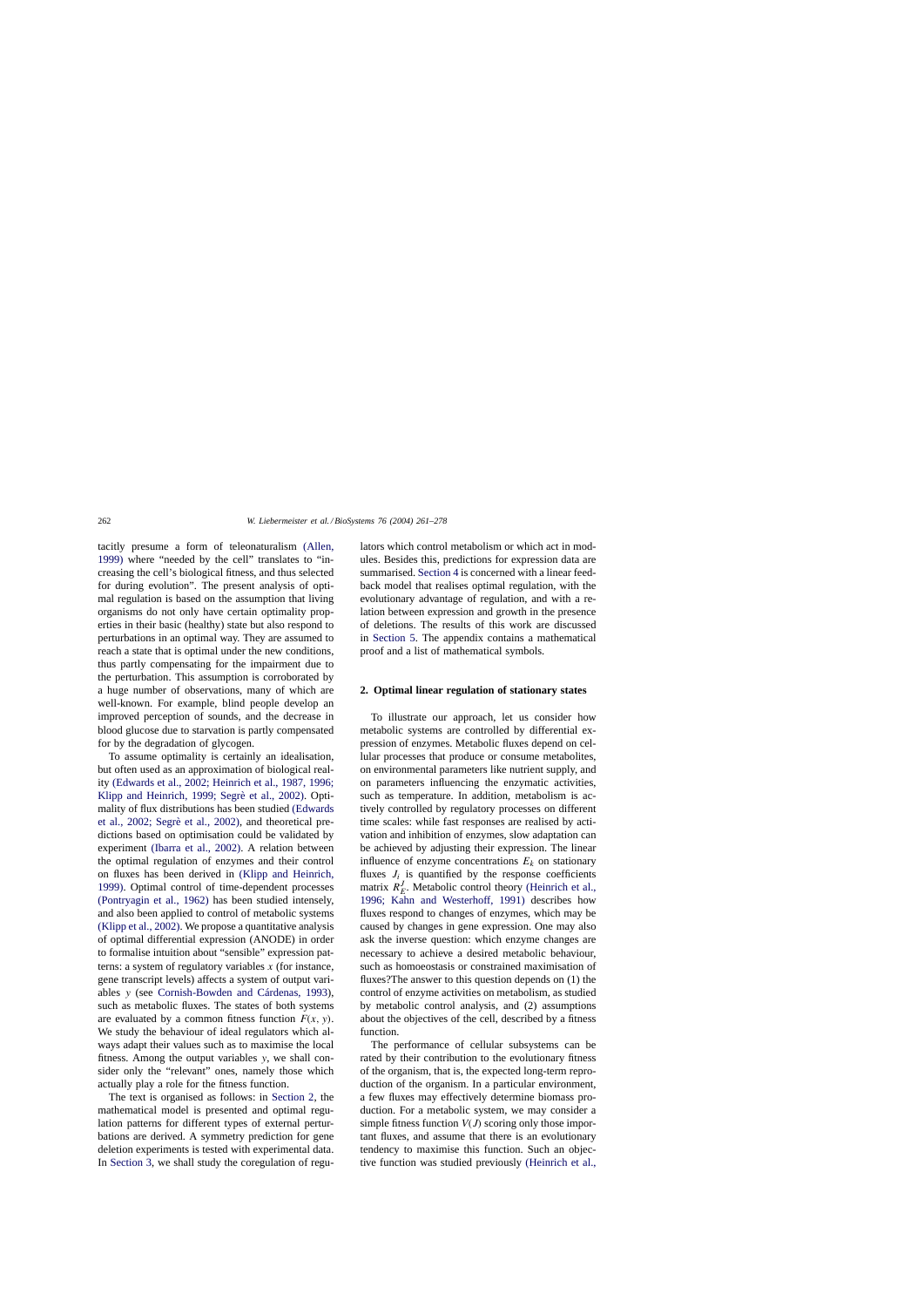<span id="page-2-0"></span>[1987\),](#page-16-0) notably the (mathematical) product of the two independent fluxes in a reaction system representing glucose metabolism. In the whole cell, many processes depend on common resources, so an optimal compromise must be chosen. The enzyme levels can adapt the metabolic system to external fluctuations and will thereby effectively increase the fitness, but enzyme production itself consumes cellular resources, which can be described by a negative contribution  $U(E)$  to the total fitness  $F(E, J) = U(E) + V(J)$ . The optimal behaviour with respect to  $F$  represents a compromise between benefit and costs [\(Reich, 1983\).](#page-17-0)

As a simple example (shown in Fig. 1), let us consider a chain of two chemical reactions  $S_0 \leftrightarrow S_1 \leftrightarrow$  $S_2$  with mass-action kinetics

$$
v_1 = k_1 E_1 S_0 - k_{-1} E_1 S_1 \n v_2 = k_2 E_2 S_1 - k_{-2} E_2 S_2
$$
\n(1)

where  $E_1$  and  $E_2$  denote the enzyme concentrations. At fixed concentrations  $S_0$  and  $S_2$ , the stationary flux  $J = v_1 = v_2$  reads

$$
J = \frac{E_1 E_2 (S_0 k_1 k_2 - S_2 k_{-1} k_{-2})}{E_1 k_{-1} + E_2 k_2} \tag{2}
$$

A reasonable and frequently used ansatz for the fitness function is to use the flux itself  $V(J) = J$  [\(Heinrich](#page-16-0) [et al., 1987, 1996; Savinell and Palsson, 1992\), w](#page-16-0)hile the enzyme levels are rated by a negative function

$$
U(E) = -\gamma_1 (E_1 + E_2) - \gamma_2 (E_1 + E_2)^2 \tag{3}
$$

 $\mathbf{S}_{0}$ 

 $S<sub>1</sub>$ 

The linear term describes costs per protein molecule, e.g., for the consumption of amino acids. High rates of protein synthesis require additional efforts, for instance, an increased production of ribosomes, which is punished by the quadratic term.

Maximising the effective fitness

$$
G(E) \equiv F(E, J(E)) = -\gamma_1 (E_1 + E_2)
$$
  
-  $\gamma_2 (E_1 + E_2)^2 + J(E_1, E_2)$  (4)

with respect to  $E_1$  and  $E_2$  yields unique optimal enzyme levels  $(\bar{E}_1, \bar{E}_2)$ . A small perturbation of the parameters, such as the concentrations of external metabolites or the rate constants, changes the fitness landscape  $G(E)$ . The optimum is shifted (see Fig. 1, right), but the enzyme levels can be adapted to reach new optimal values.

We shall now determine a linear approximation for the optimal response, written in the differential notation  $dE$ . At the local optimum, the gradient of the fitness function with respect to the enzyme concentration vanishes

$$
0 = G_E \equiv \nabla_E G = \begin{pmatrix} \frac{\partial G}{\partial E_1} \\ \frac{\partial G}{\partial E_2} \end{pmatrix}
$$
 (5)

The total differential of  $G_E$  can be written as  $dG_E$  =  $dG_E + G_{EE} dE$ , where the first term  $dG_E$  describes a change due to the parameter perturbation. The second



Fig. 1. Adaptation of enzyme levels. A linear chain of two reactions (left) is controlled by two enzymes  $E_1$  and  $E_2$ . Their performance is evaluated by a fitness function  $G(E_1, E_2)$ . In this example, the fitness is given by the stationary flux J minus the costs  $U(E_1, E_2)$  of protein production. The right diagram shows the fitness landscape  $G(E_1, E_2)$ , for two values of the external substrate  $S_0$  (solid and dashed contour lines, respectively). The perturbation of  $S_0$  causes a shift of the optimum, indicated by the arrow.

 $S<sub>2</sub>$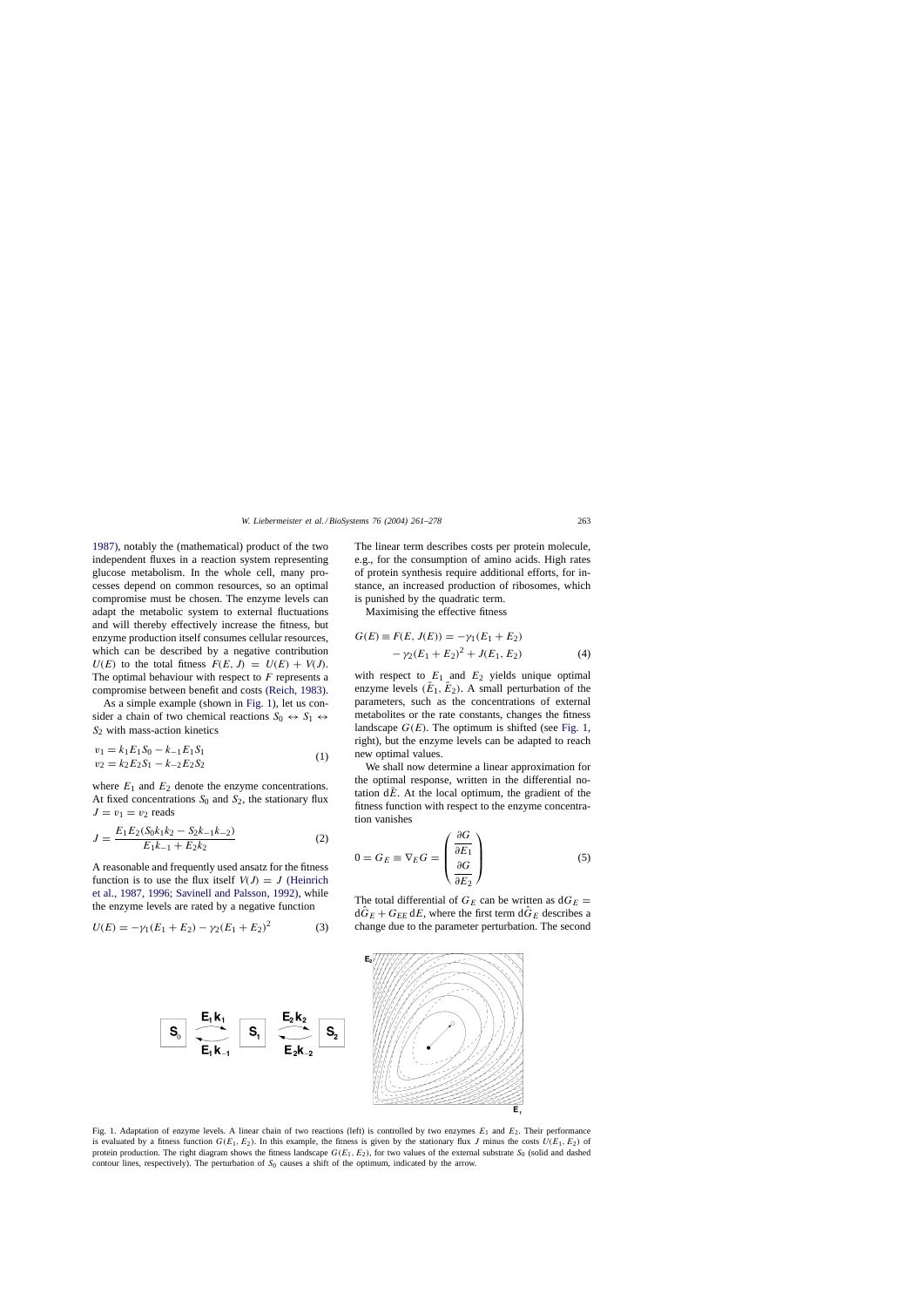<span id="page-3-0"></span>term  $G_{EE} dE$  reflects an adaptation  $dE = (dE_1 dE_2)^T$ of the enzymes, with

$$
G_{EE} \equiv \begin{pmatrix} \frac{\partial^2 G}{\partial E_1^2} & \frac{\partial^2 G}{\partial E_1 \partial E_2} \\ \frac{\partial^2 G}{\partial E_2 \partial E_1} & \frac{\partial^2 G}{\partial E_2^2} \end{pmatrix} \tag{6}
$$

The optimal adaptation  $d\bar{E}$  must ensure that [Eq. \(5\)](#page-2-0) holds after the perturbation as well, so the respective differential  $dG<sub>E</sub>$  has to vanish, and therefore

$$
0 = G_{EE} d\bar{E} + d\hat{G}_E \tag{7}
$$

$$
\to d\bar{E} = -G_{EE}^{-1} d\hat{G}_E
$$
\n(8)

This example illustrates what we shall now tackle in a general way. A long-term objective is to explain correlations in genome-wide differential expression data. Calculating the optimal expression values would in principle require a model of the whole cell. However, the optimal response to small perturbations can be predicted from local properties of the model (namely derivatives) at the initial optimal state, so knowledge about metabolic response coefficients can be used to predict the coregulation of genes.

# *2.1. The mathematical model*

The model of optimal regulation proposed in this section describes biological regulators which control stationary states. The cell state is described by a set of output variables y that depend on regulatory variables x and on environmental parameters  $\alpha$ . The symbols  $x$ , y, and  $\alpha$  denote vectors. Small changes of y are expanded as

$$
\Delta y(x, \alpha) \approx (R_y^x R_\alpha^y) \left(\frac{\Delta x}{\Delta \alpha}\right) + \frac{1}{2} \left(\frac{\Delta x}{\Delta \alpha}\right)^T
$$

$$
\times \left(\frac{R_{xx}^y}{R_{\alpha x}^y} - \frac{R_{xx}^y}{R_{\alpha \alpha}^y} \right) \left(\frac{\Delta x}{\Delta \alpha}\right) \tag{9}
$$

The linear influences of the regulators and the environment on y are described by the response coefficients  $R_x^y$  and  $R_\alpha^y$  [\(Heinrich et al., 1996\)](#page-16-0). The second-order response coefficients  $R_{xx}^{y}$  and  $R_{x\alpha}^{y}$  describe the quadratic effects of x and  $\alpha$  [\(Höfer and](#page-16-0) [Heinrich, 1993\).](#page-16-0) Both  $x$  and  $y$  are rated by a fitness function  $F(x, y)$  which, for simplicity's sake, is assumed to have the additive form (see also [Reich,](#page-17-0) [1983; Savinell and Palsson, 1992\)](#page-17-0)

$$
F(x, y) = U(x) + V(y)
$$
 (10)

The gradient  $F_y = \nabla_y F(x, y)$  will be called the marginal fitness of y, in analogy to the marginal utility defined in economics [\(Henderson and Quandt,](#page-16-0) [1980\).](#page-16-0) The marginal fitness  $F_x = \nabla_x F(x, y)$  of x is defined accordingly. The matrices  $F_{xx}$  and  $F_{yy}$  of second-order derivatives contain the curvatures of the fitness function. If  $U$  is a sum of terms depending on the individual regulators, then  $F_{xx}$  is diagonal. Sometimes an "isotropic" case will be considered where  $F_{xx}$  is a scalar times the identity matrix I. The effective fitness  $G(x, \alpha) \equiv F(x, y(x, \alpha))$  is a function of x and  $\alpha$  alone, with derivatives

$$
G_x(x, \alpha) = \nabla_x F(x, y(x, \alpha)) = F_x + R_x^{y^T} F_y
$$
  
\n
$$
G_{xx}(x, \alpha) = \nabla_x \nabla_x^T F(x, y(x, \alpha))
$$
  
\n
$$
= F_{xx} + R_x^{y^T} F_{yy} R_x^{y} + T_{xx}
$$
\n(11)

as  $F_{xy} = 0$  (see Eq. (10)).  $T_{xx}$  represents the tensor product<sup>1</sup>  $(T_{xx})_{ik} \equiv (F_y)_l (R_{xx}^y)_k^l$ . It describes an effective fitness curvature due to the cooperation of regulators, for instance gene products acting in a complex, such as in metabolic channelling [\(Cornish-Bowden](#page-16-0) [and Cárdenas, 1993\).](#page-16-0) Instead of assuming the cost term  $U(x)$ , one could describe the costly side-effects of gene expression by additional output variables y. The x-dependent fitness term  $F_{xx}$  would then reappear as a part of  $T_{xx}$ .

The optimality principle postulates that, for any given  $\alpha$ , the regulators assume a value  $\bar{x}(\alpha)$  to reach a local fitness maximum (see [Fig. 2,](#page-4-0) right). Optimality at  $\bar{x}(\alpha)$  implies that  $G_x$  vanishes, so  $F_x$  and  $F_y$  are balanced according to

$$
F_x = -R_x^{y^T} F_y \tag{12}
$$

To ensure a unique local maximum, the effective fitness curvature matrix G*xx* must have negative eigenvalues, so  $G_{xx}$  is invertible. If the number of regulators exceeds the number of output variables,

Superscripts and subscripts represent variables and derivatives, respectively. According to the sum convention, terms are summed over all indices which occur both as superscript and as subscript.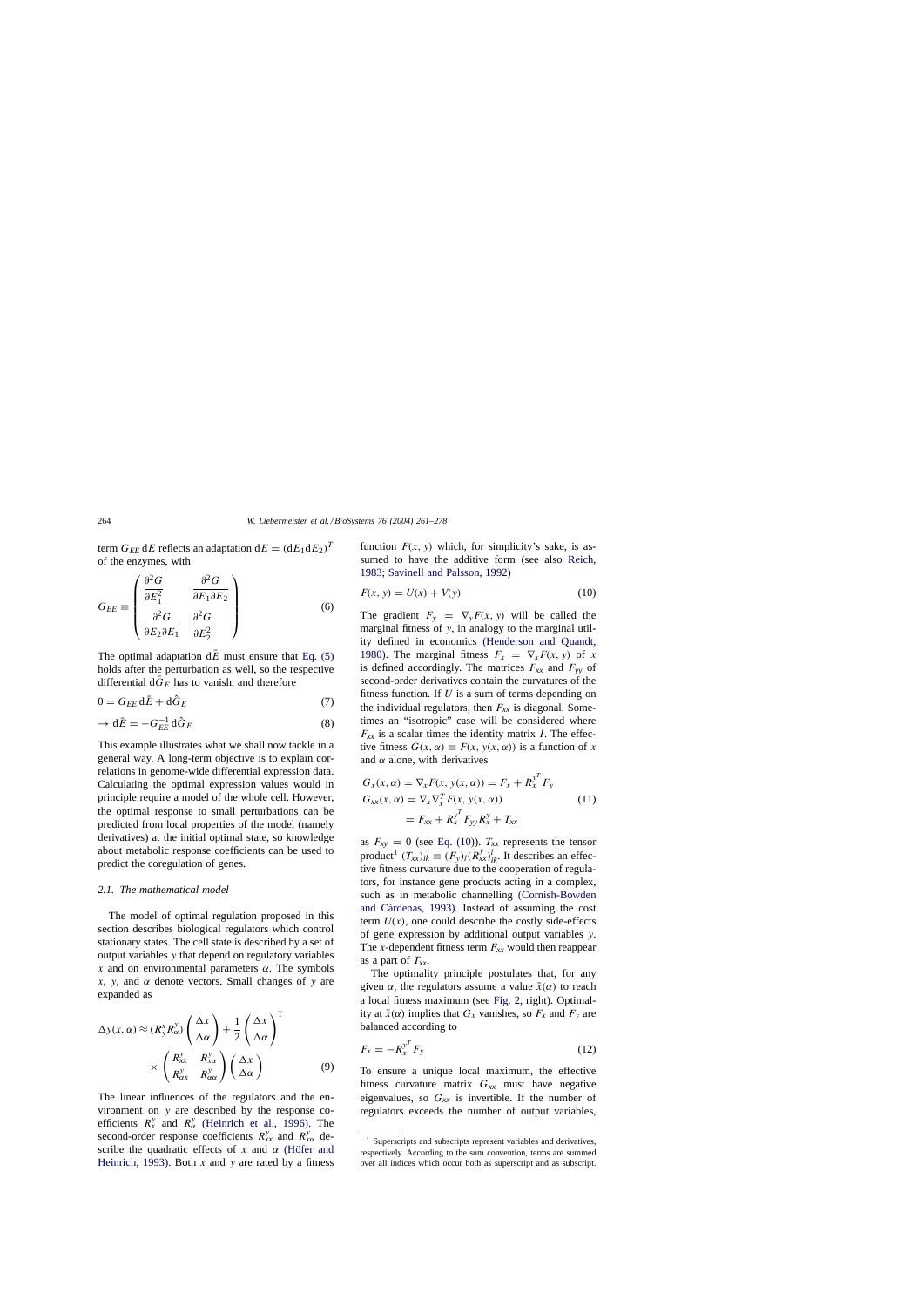<span id="page-4-0"></span>

Fig. 2. Model of optimal regulation. Top left: The system variables y depend on the environment  $\alpha$  and on the regulators x. The fitness function F scores both x and y. Bottom left: The optimal behaviour can be implemented by feedback signals between y to x (see [Section 4.1\).](#page-12-0) Optimality (dotted arrows) is ensured by an appropriate choice of the feedback coefficients  $R_y$ . Right: Optimal response to a perturbation of y. A one-dimensional case is shown while in general, x,  $\alpha$  and y are multidimensional. For fixed environment  $\alpha$ , y is a function  $y(x, \alpha)$  of x (shown by dashed lines, for two values of  $\alpha$ ). The slope of this line is called the response coefficient  $R_x^y$ . The fitness function  $F(x, y)$  (shown by solid contour lines), evaluated on the constraint line, yields the effective fitness  $G(x, \alpha)$  (shown below). After a change of  $\alpha$ , x has to adapt itself to reach again an optimal state (dots) maximising G.

then  $R_x^{y^T} F_{yy} R_x^y$  in [Eq. \(11\)](#page-3-0) has some vanishing eigenvalues, but by an appropriate choice of  $U(x)$ , a maximum can be ensured.

In the following, we shall study regulators in an optimal state which encounter a perturbation: two scenarios are studied, namely perturbations of y by perturbation of  $\alpha$ , and perturbations of individual regulators  $x_i$ . In both cases, the optimal response  $d\bar{x}$ to maximise  $dF$  will be calculated in a local approximation. Concerning the initial optimal state, some simplifying assumptions are made: locally, all values of y can be reached by an appropriate choice of  $x$ , that is,  $R_x^y$  has full row rank. This implies that the dimension of y does not exceed the dimension of x and that  $R_x^y F_{xx}^{-1} R_x^{y^T}$  is invertible. In general, the fitness function may depend on additional parameters, and the output variables may not be controlled independently. Formulae for these cases, additional model properties, and proofs for the formulae in the following sections can be found in [Liebermeister,](#page-16-0) [2004.](#page-16-0)

#### *2.2. Adaptation to a perturbation of output variables*

Let us consider the optimal response to external perturbations of y, where  $\alpha$  changes by a small amount  $d\alpha$ . If the regulators remained constant  $(dx = 0)$ , y,  $F_y$ , and  $R_x^y$  would change by  $d\hat{y} = R_\alpha^y d\alpha$ ,  $d\hat{F}_y =$  $F_{yy}R_{\alpha}^{\gamma}$  d $\alpha$ , and d $\hat{R}_{x}^{\gamma}$ , respectively, where the latter is defined by the tensor product  $(d\hat{R}_x^y)_i^l \equiv (R_{xa}^y)_i^l d\alpha^k$ . In this text, two sorts of differentials will be distinguished: those with a circumflex (e.g.,  $d\hat{y}$ ) denote changes due to an external perturbation for fixed  $x$ , while those with a bar (e.g.,  $d\bar{y}$ ) contain the additional effect of an optimal response  $d\bar{x}$ . Our objective is to determine  $d\bar{x}$  to maximise the fitness  $G(x+d\bar{x}, \alpha + d\alpha)$ . This requires that  $d\bar{G}_x$  must vanish, leading to (proof: [Appendix A\).](#page-15-0)

$$
\mathrm{d}\bar{x} = -G_{xx}^{-1} \,\mathrm{d}\hat{G}_x \tag{13}
$$

where

$$
\mathrm{d}\hat{G}_x = R_x^{y^T} \,\mathrm{d}\hat{F}_y + \mathrm{d}\hat{R}_x^{y^T} F_y
$$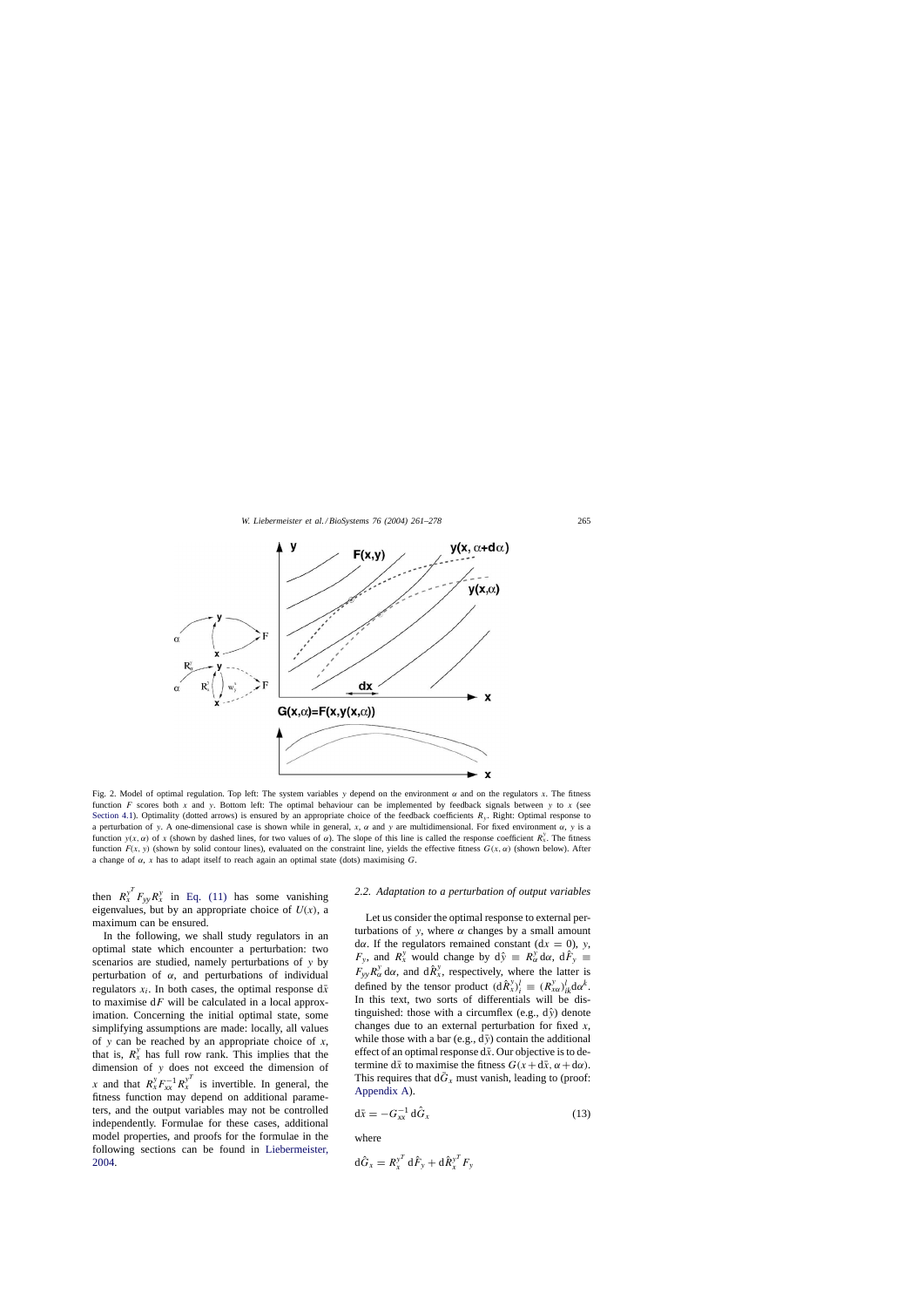<span id="page-5-0"></span>The terms contributing to  $d\hat{G}_x$  describe two effects of the perturbation:  $\hat{G}_x$  may change the marginal fitness of y, and it may also change the regulatory properties expressed by  $R_x^y$ . The latter happens, for instance, as enzymatic parameters are changed in a metabolic network.

While [Eqs. \(13\) and \(14\)](#page-4-0) are a very general result, simple consequences can be drawn if the second effect is negligible because  $F_y$  or  $R_{x\alpha}^y$  is sufficiently small. With this simplification, the optimal response reads

$$
d\bar{x} = -(F_{xx} + T_{xx} + R_x^{y^T} F_{yy} R_x^y)^{-1} R_x^{y^T} F_{yy} R_\alpha^y d\alpha
$$
\n(14)

The symmetric matrix  $T_{xx}$  can be formally incorporated into an effective fitness curvature  $F_{xx}^* = F_{xx} +$  $T_{xx}$ . Note that only the second derivatives of the fitness appear in the formula, because the first derivatives are initially balanced (see [Eq. \(12\)\).](#page-3-0)

Instead of being neglected, the second term in Eq. (14) can also be incorporated into the first one. This is possible if the normalised response coefficients  $x_k/y_i(R_x^y)_{ik}$ , which describe relative influences, remain constant, because then

$$
\frac{(\mathrm{d}R_{x}^{y})_{ik}}{(R_{x}^{y})_{ik}} = \frac{\mathrm{d}y_{i}}{y_{i}} \to \mathrm{d}R_{x}^{y} = \mathrm{dg}(\mathrm{d}y)\,\mathrm{dg}(y)^{-1}R_{x}^{y} \qquad (15)
$$

The symbol  $dg(y)$  denotes a diagonal matrix with the elements of the vector y in its diagonal.

The last term of Eq. (14) can be rewritten as

$$
R_x^{y^T} \mathrm{dg}(F_y) \mathrm{dg}(y)^{-1} \mathrm{d}\hat{y} \tag{16}
$$

and be incorporated into the first term: bearing in mind that  $\hat{F}_y = F_{yy} d\hat{y}$ , we obtain

$$
d\hat{G}_x = R_x^{y^T} (F_{yy}) + dg(F_y) dg(y)^{-1} d\hat{y} = R_x^{y^T} F_{yy}^* d\hat{y}
$$
\n(17)

So effectively the second term has disappeared, while  $F_{yy}^*$  contains an additional contribution  $dg(F_y)dg(y)^{-1}$ . Is it a reasonable assumption that normalised response coefficients are not affected by perturbations? For a linear reaction chain with linear kinetics, the normalised response coefficients do indeed not depend on the substrate concentration [\(Heinrich et al., 1996\),](#page-16-0) while they do depend on the enzyme parameters. Thus, the assumption holds for a perturbation of the substrate, but not for a perturbation of enzyme parameters.

# *2.3. Obtaining a change of the output variables*

Let us now consider a different scenario where a fixed change dy must be obtained by the regulators. Under the constraint that  $dy = R_x^y d\bar{x}$ , the fitness is maximised  $bv^2$ 

$$
d\bar{x} = F_{xx}^{-1} R_x^{y^T} (R_x^y F_{xx}^{-1} R_x^{y^T})^{-1} dy
$$
 (18)

In the isotropic case, this reduces to  $d\bar{x} = R_x^{y^+} dy$ , with the pseudoinverse<sup>3</sup> of  $R_x^y$ . If the fitness term U rates the regulators separately, F*xx* is diagonal, and the diagonal elements  $(F_{xx})_{ii}$  appear as weights in the formula: a large negative curvature leads to a weak response of the respective regulator  $d\bar{x}_i$ . For reasons of consistence, Eq. (18) must also hold for any optimal response  $dy = d\bar{y} - d\hat{y}$  after a perturbations d $\alpha$ . Thus, we obtain the important result that for isotropic  $F_{xx}$ , any optimal expression profile is a linear combination of regulatory profiles, that is, the rows of  $R_x^y$ . On the other hand, if y must keep its original value despite a perturbation d $\alpha$ , the actual change  $R_x^y d\bar{x} + R_\alpha^y d\alpha$  has to vanish, so we set  $dy = -R^y_\alpha d\alpha$ .

# *2.4. Adaptation to a perturbation of individual regulators*

Besides perturbations of the output variables y, we can study perturbations of individual regulators x. In the case of gene expression, such perturbations may be realised by gene deletions [\(Hughes et al., 2000\)](#page-16-0) or RNA interference [\(Fire, 1999\),](#page-16-0) or may result from hereditary enzyme deficiencies. In the model, one regulator is moved away from the local optimum of the fitness landscape  $G(x, \alpha)$ , and the others can compensate for the loss. Let us assume that regulator  $x_i$  is changed<sup>4</sup> by a fixed value d $\hat{x}_i$ , that is,

<sup>&</sup>lt;sup>2</sup> Proof: The optimal  $d\bar{x}$  is determined by the condition  $F(x +$  $d\bar{x}$ ,  $y + dy$ ) = max with the constraint  $R_x^y d\bar{x} = dy$ , which can be solved using Lagrangian multipliers.

<sup>&</sup>lt;sup>3</sup> The pseudoinverse of a matrix A is defined as  $A^+ \equiv (A^T A)^{-1} A^T$ .

<sup>4</sup> Alternatively, the perturbation can be modelled as a marginal fitness change  $d\hat{G}_x = F_{x\beta} d\hat{\beta}$  due to an additional parameter  $\beta$ in the fitness  $G(x, \alpha, \beta)$ . The optimal response then reads  $d\bar{x} =$  $-G_{xx} dG_x$ .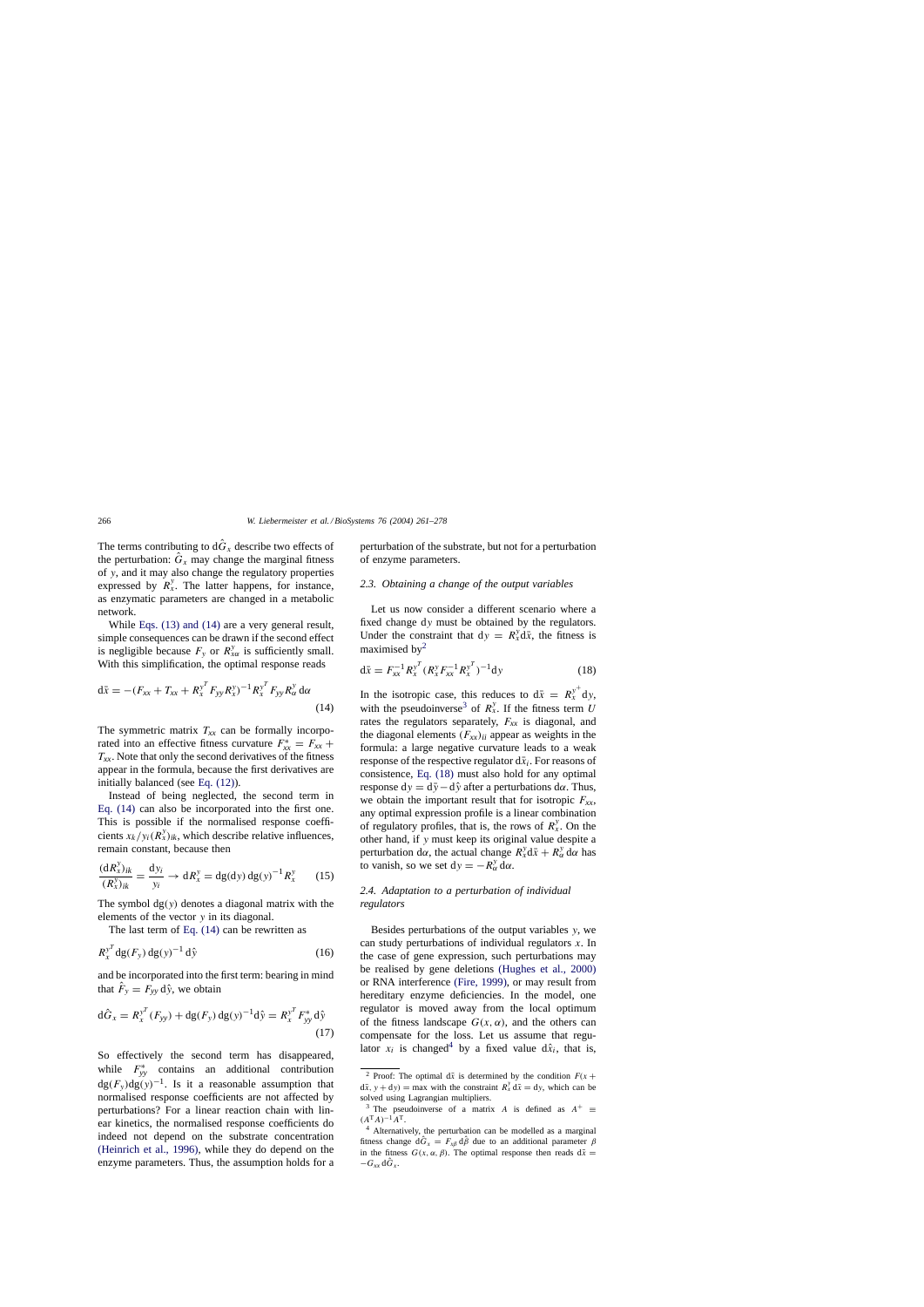<span id="page-6-0"></span>

Fig. 3. Interplay between regulators in the fitness landscape  $G(x, \alpha)$  for fixed environment  $\alpha$ . Left: The fitness G with respect to two genes  $x_1$  and  $x_2$  has elliptic contour lines, with the optimum in the centre (A). Constraining  $x_1$  to a smaller value (dashed line) would decrease the fitness (B). An activation of  $x_2$  damps the fitness loss (C). The fitness landscape shown may result from a gene duplication: if both genes exert the same influence on y and if  $F_{xx} = 0$ , then the maximum of the fitness (diagonal contour lines) is non-unique. A finite term  $F_{xx}$  regularises the effective fitness function G (i.e., it causes all eigenvalues of  $G_{xx}$  to be nonzero), which leads to the elliptic contour lines. The term  $F_{xx}$  can be caused by a nonlinear effect in the cost term  $U(x)$ : for example, it might be more costly to synthesise two isoenzymes than to synthesise one enzyme with a given function. Right: Cooperation can be induced by second-order response terms  $R_{xx}^y$  contributing to  $F_{xx}^*$ . If genes  $x_1$  and  $x_2$  are both necessary for the same process, they tend to be coregulated.

 $d\hat{x} \equiv (0 \cdots 0) \hat{x}_i \hat{\sigma} \cdots 0)^T$ . The systemic response of the other regulators reads<sup>5</sup>

$$
d\tilde{x} = G_{xx}^{-1} \frac{1}{(G_{xx}^{-1})_{ii}} d\hat{x}
$$
 (19)

The small perturbation of a single gene leads to a fitness loss

$$
d^{2}G = \frac{1}{2} d\bar{x}^{T} G_{xx} d\bar{x} = \frac{1}{2} \frac{(d\hat{x}_{i})^{2}}{(G_{xx}^{-1})_{ii}} \tag{20}
$$

Small diagonal elements of  $G_{xx}^{-1}$  imply large fitness losses and may indicate essential genes.

Depending on the curvatures of the effective fitness landscape, gene pairs will either show coregulation or anti-coregulation as one of the genes is deleted (see Fig. 3). Both kinds of behaviour are possible even for genes exerting the same first-order control, described by  $R_x^y$ . Cooperating genes may also be coregulated on an evolutionary time-scale, by mutations: if one gene is deleted, a deletion of the second one may become an advantage. Thus, pairs of cooperating genes may become visible in phylogenetic profiles [\(Pellegrini et al., 1999\),](#page-17-0) while pairs of genes compensating for each other should show phylogenetic anti-correlation [\(Morett et al., 2003\).](#page-17-0)

# *2.5. Symmetric compensation of deletions*

Let us consider a deletion experiment in which, in the *i*th sample, gene  $x_i$  (logarithmic expression value) is downregulated by  $d\hat{x}_i$ . According to Eq. (19), the expression matrix  $X$  with the experiments in the rows should be be decomposable into

$$
X = G_{xx}^{-1} D \tag{21}
$$

where *D* is diagonal. The symmetry of  $G_{xx}^{-1}$  implies a symmetric relation between the genes: if the loss of gene  $A$  leads to an activation of gene  $B$ , gene A should also be activated after the loss of gene B. Matrices derived from experimental data according to Eq. (21) were tested for their symmetry (see [Fig. 4\):](#page-7-0) [Ideker et al. \(2001\)](#page-16-0) studied deletions of enzymes in the galactose pathway. The estimate<sup>6</sup> of  $G_{xx}^{-1}$  ac-

<sup>&</sup>lt;sup>5</sup> Proof: The optimal regulatory profile  $d\bar{x}$  has to fulfil  $G_x(x +$  $d\bar{x}, \alpha$ ) –  $\lambda d\hat{x} = 0$ , where  $\lambda$  is a Lagrangian multiplier. We expand  $G_x(x + d\bar{x}, \alpha) \approx G_x(x, \alpha) + G_{xx} d\bar{x}$ . As  $G_x(x, \alpha) = 0$  for the unperturbed state,  $d\bar{x} = \lambda G_{xx}^{-1} d\hat{x}$ . From  $d\bar{x}_i = d\hat{x}_i$  follows  $\lambda =$  $1/(G_{xx}^{-1})_{ii}.$ 

<sup>6</sup> We adjusted the column and row means of the whole data set (log 10 expression ratios) to zero and chose all available data to construct a matrix related to the genes GAL1, GAL2, GAL3, GAL4, GAL7, and GAL10 and the respective knock-out mutants. We then calculated the difference matrix  $X$  between the respective "+gal" and "-gal" samples and determined a diagonal matrix D such that the mean squares for the rows of *XD*−<sup>1</sup> were similar to those of the columns. To do so, we iteratively normalised the matrix rows by the ratio between the sum of squares within columns and within rows.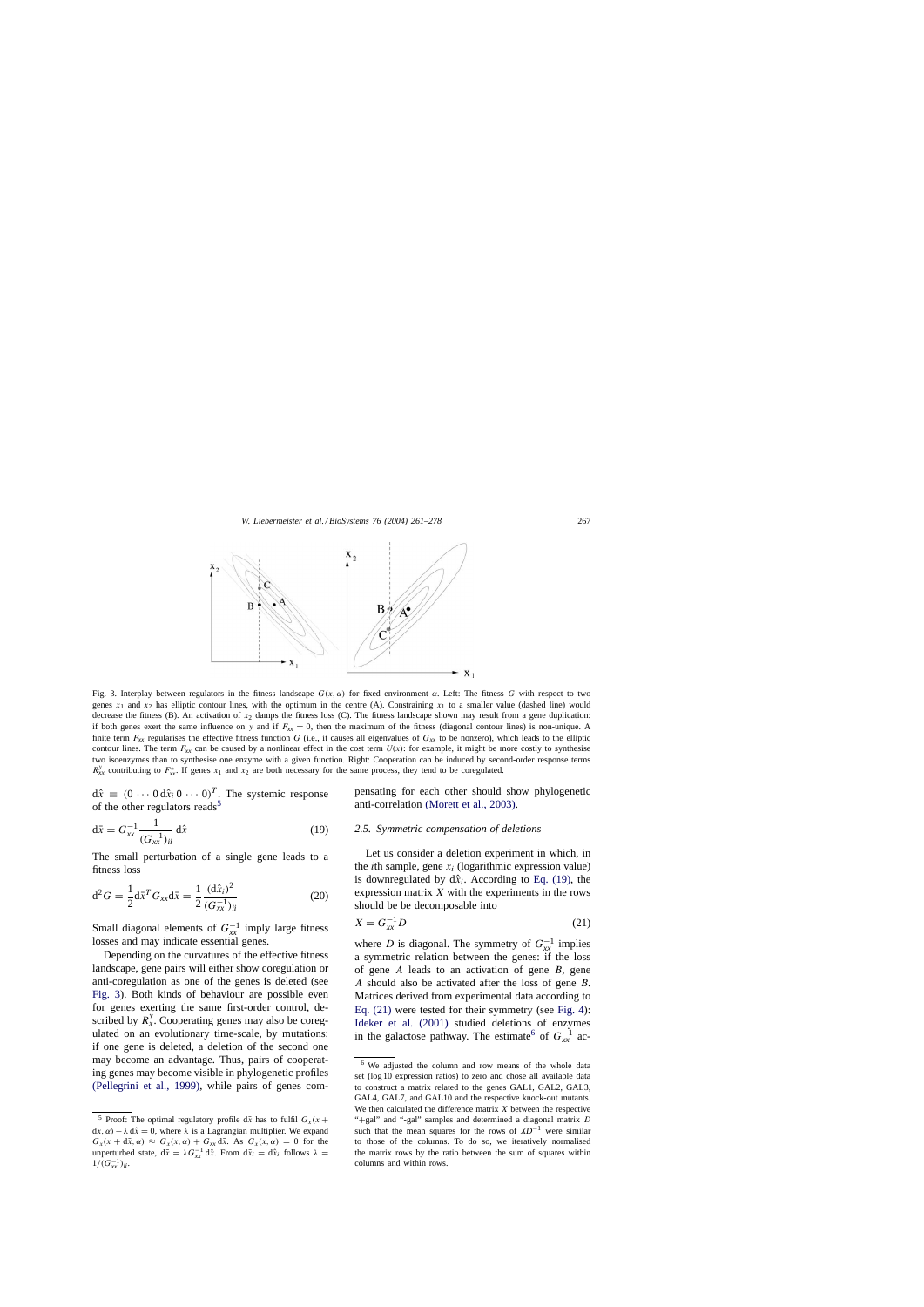<span id="page-7-0"></span>

Fig. 4. Symmetric response to deletions. We studied expression matrices from deletion experiments: the columns correspond to deleted genes, while the rows correspond to the measurement of the same genes. According to [Eq. \(21\), m](#page-6-0)atrices were decomposed into a diagonal matrix and an estimate of the inverse fitness curvature matrix  $G_{xx}^{-1}$ . Symmetry of the reconstructed  $G_{xx}^{-1}$  was tested for two data sets. Left: The matrix extracted from [Ideker et al. \(2001\)](#page-16-0) shows a strong symmetric part. Right: Matrix extracted from [Hughes et al. \(2000\).](#page-16-0) The symmetric part is weak, but significant (see text).

cording to [Eq. \(21\)](#page-6-0) shows a strong symmetric part. [Hughes et al. \(2000\)](#page-16-0) deleted 248 genes<sup>7</sup> of various functions: here  $G_{xx}^{-1}$  shows only weak symmetry. The reason may be that many genes knocked out were transcription factors of various functions, so we can expect weak off-diagonal elements in G*xx*. However, for metabolic genes, the matrix still contains a significant symmetric part $8$ . Thus reciprocal compensation is found within the galactose pathway, but much less between different functional subsystems of the cell. It is questionable whether a gene deletion can be treated as a small perturbation. In some cases, this may indeed be the case, notably if the effects of the deletion are sufficiently buffered by the adaptation of other genes.

# *2.6. A cascade of responses distributes the perturbation*

Near a fitness maximum, a regulatory system  $x$ buffers fitness fluctuations, in analogy to le Châtelier's principle, and this buffering can be described by a cascade of responses. Let us recall [Eq. \(13\):](#page-4-0) if the marginal effective fitness of the regulators is perturbed by an amount  $d\hat{G}_x$ , the matrix  $G_{xx}^{-1}$  describes how this perturbation becomes distributed over the whole system. If the fitness curvature with respect to  $x$  is high, that is, if  $F_{xx}^{-1}R_x^{y^T}F_{yy}R_x^y$  has small absolute eigenvalues, then  $G_{xx}^{-1}$  can be expanded into a power series (compare [Heinrich, 1985\)](#page-16-0)

$$
G_{xx}^{-1} = (1 + F_{xx}^{-1} R_x^{y^T} F_{yy} R_x^{y})^{-1} F_{xx}^{-1}
$$
  
= 
$$
\sum_{n=0}^{\infty} (-F_{xx}^{-1} R_x^{y^T} F_{yy} R_x^{y})^n F_{xx}^{-1}
$$
 (22)

The series describes superposed responses of different order: an immediate response to the perturbation, which may have unfavourable side-effects, a response to these effects, and so on. The complete response represents a systemic compromise between all effects of the regulators. It has to be stressed that the cascade does not describe time-dependent behaviour. On the other hand, if  $F_{xx} + T_{xx}$  is small  $(F_{xx} + T_{xx} \rightarrow 0)$ ,

<sup>7</sup> Some genes were represented by more than one ORF.

<sup>8</sup> Only the 53 genes annotated with an EC number, according to KEGG [\(Kanehisa et al., 2002\), w](#page-16-0)ere chosen. Values for which the estimated error of log ratios exceeded 2 or two times the absolute value were neglected, and variance stabilisation [\(Huber](#page-16-0) [et al., 2002\)](#page-16-0) was applied to the remaining values. For determining D, the neglected values were formally set to 0. The symmetry of the resulting matrix is weak. To decide whether the symmetric part was still significant, the standard deviations of the symmetric and antisymmetric parts (for the "reliable" off-diagonal elements) were calculated. The ratio of about 1.7 has a *P*-value of about 0.01, according to a permutation test in which the order of the matrix rows was randomised 500 times.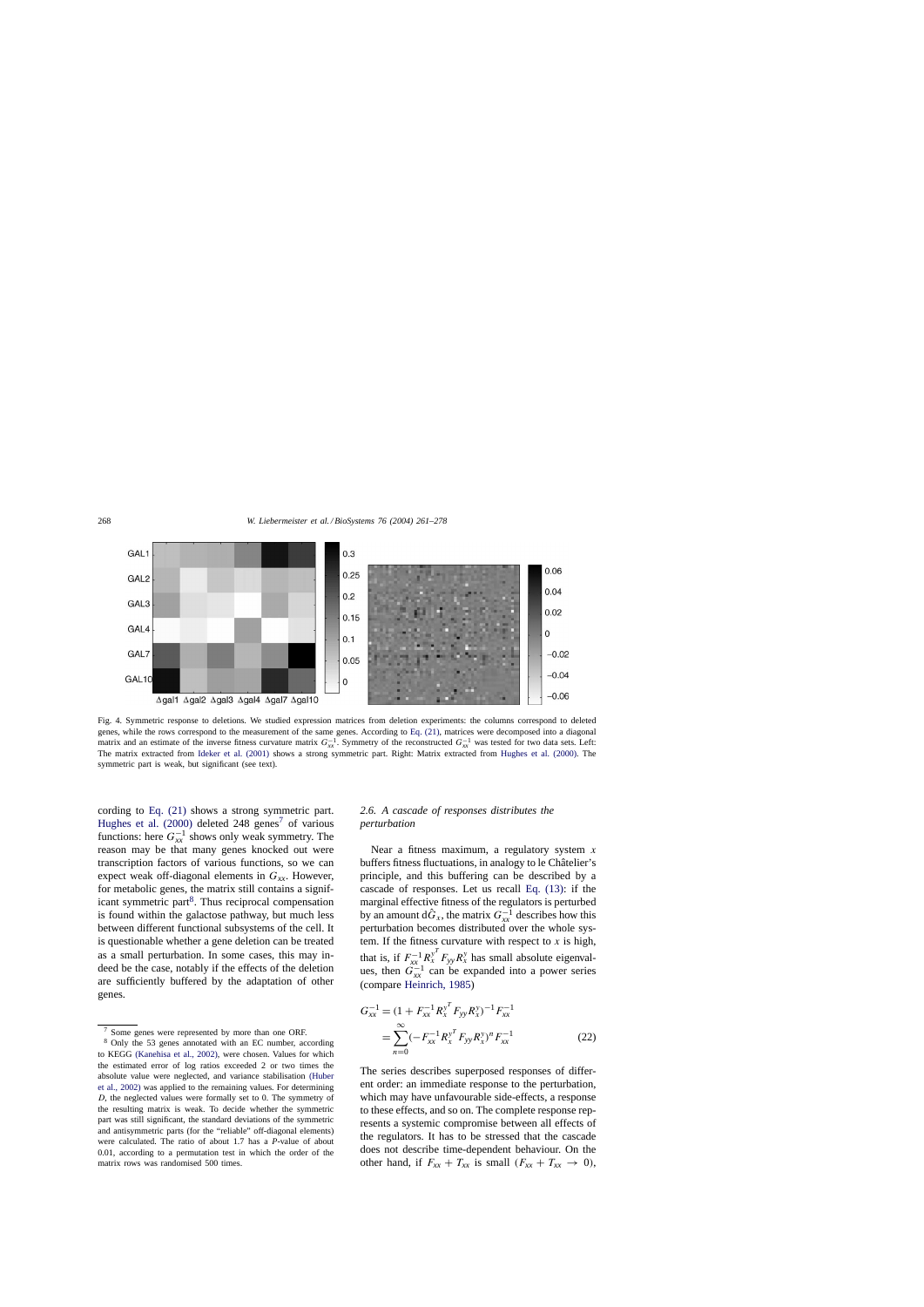<span id="page-8-0"></span>[Eq. \(14\)](#page-5-0) yields

$$
\mathrm{d}\bar{x} \approx -R_x^{\mathrm{y}^+} F_{\mathrm{yy}}^{-1} \mathrm{d}\hat{F}_{\mathrm{y}}
$$
 (23)

as it would result from optimising first dy, and then dx.

### **3. Control of structured systems**

## *3.1. Coregulation*

Let us consider a large number of perturbations applied in separate experiments. Coregulation of genes can be quantified by the linear correlation, that is, the covariance between gene profiles, normalised by the square roots of their variances. Let us assume that the second term in [Eq. \(14\),](#page-5-0) describing a perturbation of the response coefficients, can be neglected. In this case, a simple relation holds between the optimal regulation pattern d $\bar{x}$  and the marginal fitness change d $\bar{F}_y$ 

$$
\mathrm{d}\bar{x} = -F_{xx}^{-1} R_x^{y^T} \mathrm{d}\bar{F}_y \tag{24}
$$

Given the covariance matrix cov  $d\hat{F}_y$  between the marginal fitness perturbations of y, the covariance matrix between the responses  $d\bar{x}_i$  reads

$$
cov(d\bar{x}) = G_{xx}^{-1} R_x^{y^T} cov(d\hat{F}_y) R_x^{y} G_{xx}^{-1}
$$
  
=  $F_{xx}^{-1} R_x^{y^T} cov(d\bar{F}_y) R_x^{y} F_{xx}^{-1}$  (25)

For strong isotropic fitness curvature ( $F_{xx} \rightarrow -\infty$ ), this becomes, in first order

$$
cov(d\bar{x}) \propto R_x^{y^T} cov(d\hat{F}_y) R_x^y
$$
 (26)

In this approximation, two genes are coregulated if they have strong effects on the same variables, or on variables with large common marginal fitness fluctuations. Accordingly, cooperating enzymes are likely to be coregulated, as it was empirically shown for interacting proteins [\(Grigoriev, 2001\),](#page-16-0) permanent protein complexes [\(Jansen et al., 2002\),](#page-16-0) and subsets of cooperating enzymes [\(Schuster et al., 2002\).](#page-17-0)

#### *3.2. Metabolic systems*

We shall now consider the control of a metabolic system where the variables y represent stationary fluxes  $J$  or concentrations  $S$ , while the regulators  $x$  represent enzyme activities E. Here the summation and connectivity theorems of metabolic control theory [\(Heinrich et al., 1996\)](#page-16-0) imply relations between the optimal regulation patterns and the structure and kinetics of the metabolic network.

A metabolic system [\(Heinrich et al., 199](#page-16-0)6; [Heinrich and Schuster, 1998\)](#page-16-0) can be characterised by the following quantities: the stoichiometric matrix  $N$ contains the stoichiometric coefficients, each column describing one of the reactions.  $K$  is a maximal kernel matrix of stationary fluxes, fulfilling  $NK = 0$ . The link matrix L [\(Reder, 1988\)](#page-17-0) is defined by  $N = LN^0$ , where  $N^0$  contains a maximal set of linearly independent rows of N. By relating the concentrations of all metabolites to those of the independent ones, the link matrix describes the conservation relations. The elasticities  $\epsilon_k^i \equiv dv_i/dS_k$  describe how the reaction velocities depend on the metabolite concentrations, in a linear approximation. Thus, the columns of  $\epsilon L$ contain the immediate change in reaction rates, as the concentration of an independent metabolite is changed. The response coefficients  $R_E^S$  and  $R_E^J$  describe the linear influence of enzyme concentrations (regarded as parameters) on steady state quantities S and J and can be decomposed into a product  $R_E^J$  =  $C^{J}\pi_{E}$  (similar for  $R_{E}^{S}$ ). The elasticities  $\pi_{E}$  describe the linear influence of the enzyme concentrations on the reaction rates. Systemic effects of the local perturbation are expressed by the control coefficients  $C<sup>J</sup>$ and  $C<sup>S</sup>$  describing the change of steady-state concentrations or fluxes due to a small parameter change affecting only the kth reaction.

$$
(CJ)ki \equiv \frac{\partial J_i / \partial p}{\partial v_k / \partial p}
$$
 (27)

$$
(C^S)^i_k \equiv \frac{\partial S_i/\partial p}{\partial v_k/\partial p} \tag{28}
$$

The control coefficients can be calculated by (see [Heinrich et al., 1996\)](#page-16-0)

$$
CS = -L(M0)-1N0 where M0 = N0 \epsilon L
$$
 (29)  

$$
CJ = 1 + \epsilon CS
$$

They fulfil the summation and connectivity theorems (see [Heinrich et al., 1996\) o](#page-16-0)f metabolic control theory

$$
\begin{pmatrix} C^J \\ C^S \end{pmatrix} (K \quad \epsilon L) = \begin{pmatrix} K & 0 \\ 0 & -L \end{pmatrix}
$$
 (30)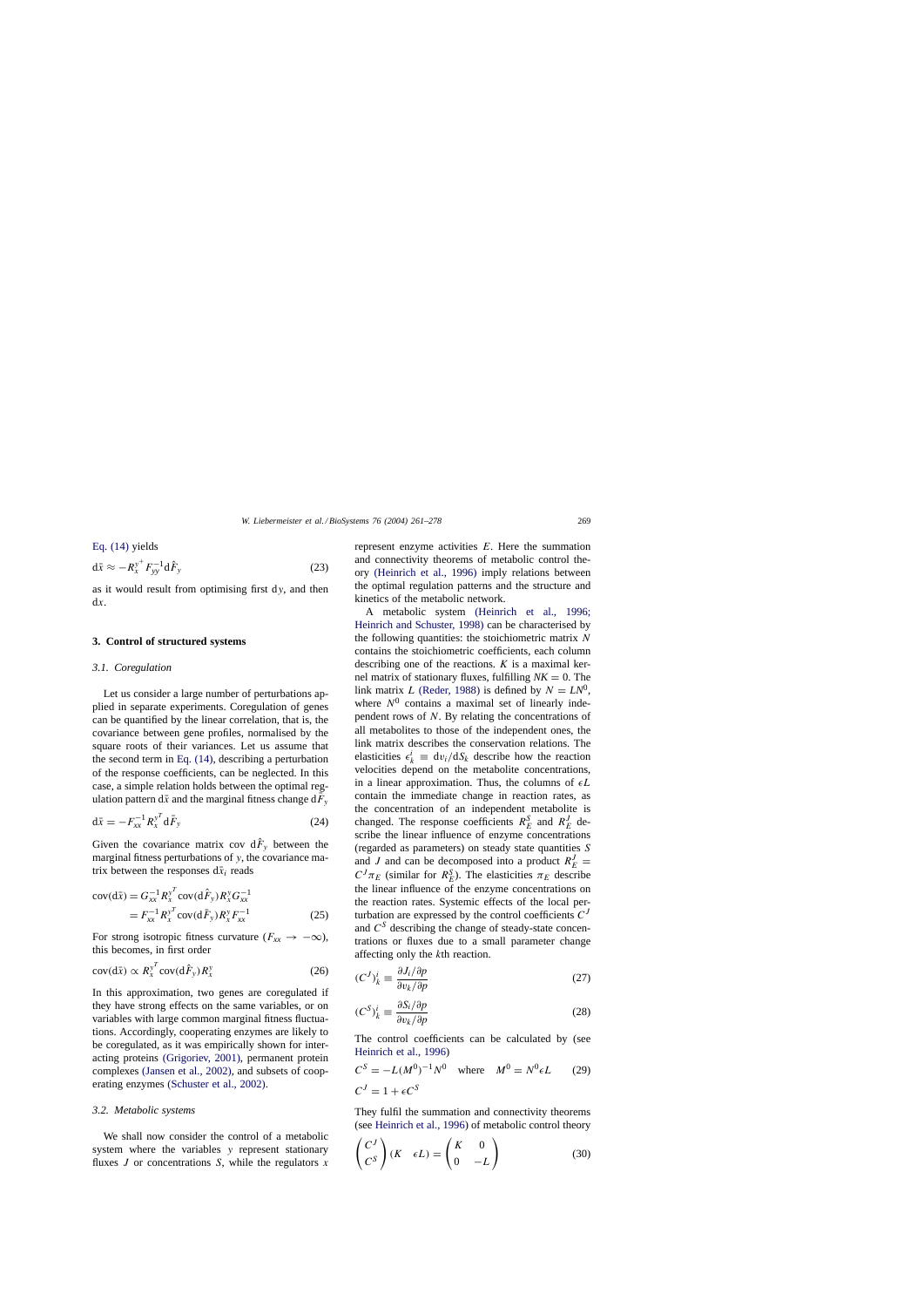

Fig. 5. Optimal regulation of a metabolic model system. We consider a simple network of irreversible reactions (top left box) containing eight metabolites (shown as rectangles). The metabolites  $S_1$ ,  $S_3$ ,  $S_6$ , and  $S_8$  (shaded) are considered external. Each reaction  $J_i$  is catalyzed by an enzyme (regulator)  $E_i$ . The fitness function depends on the fluxes  $J_1$ ,  $J_2$ , and  $J_6$ , and on the enzyme concentrations. Top right: Each diagram shows the optimal response to a specific perturbation of  $J_1$ ,  $J_2$ , or  $J_6$ , respectively. The effect of the adaptation is shown by the arrows: arrowheads indicate the direction of the immediate flux change  $R_E^J dE$  caused by regulation. The numbers denote the adaptations  $d\bar{E}_i$ , normalised to max( $|d\bar{E}_i|$ ) = 1 for each diagram. All enzymes are involved in the systemic response, which counteracts the initial perturbation. Bottom: In each diagram, one of the enzymes  $E_1$ ,  $E_3$ ,  $E_6$ ,  $E_9$  (indicated by a thick arrow) is inhibited, that is, constrained to a lower value. The remaining enzymes adapt themselves and damp the perturbation.

Optimal regulation of metabolic fluxes is illustrated in Fig. 5: as an example, we consider a simple network of irreversible reactions, containing 8 metabolites, four of which are external. Each reaction  $J_i$  is catalyzed by an enzyme  $E_i$ . A value of one was chosen for the elasticity between a reaction and its substrate, while all other elasticities vanish. The fitness function depends on the fluxes  $J_1$ ,  $J_2$ , and  $J_6$ , and on the enzyme concentrations. The "relevant" fluxes  $J_1$ ,  $J_2$ , and  $J_6$  are evaluated by a fitness function with the local curvature matrix  $V_{JJ} = -I$ . A function U with equal curvatures  $U_{EE} = -I$  describes the fitness contribution of the enzyme levels  $E_i$ . The slopes of the fitness do not appear in the formulae and thus need not be specified. For illustration, we assume specific external perturbations that decrease one of the relevant fluxes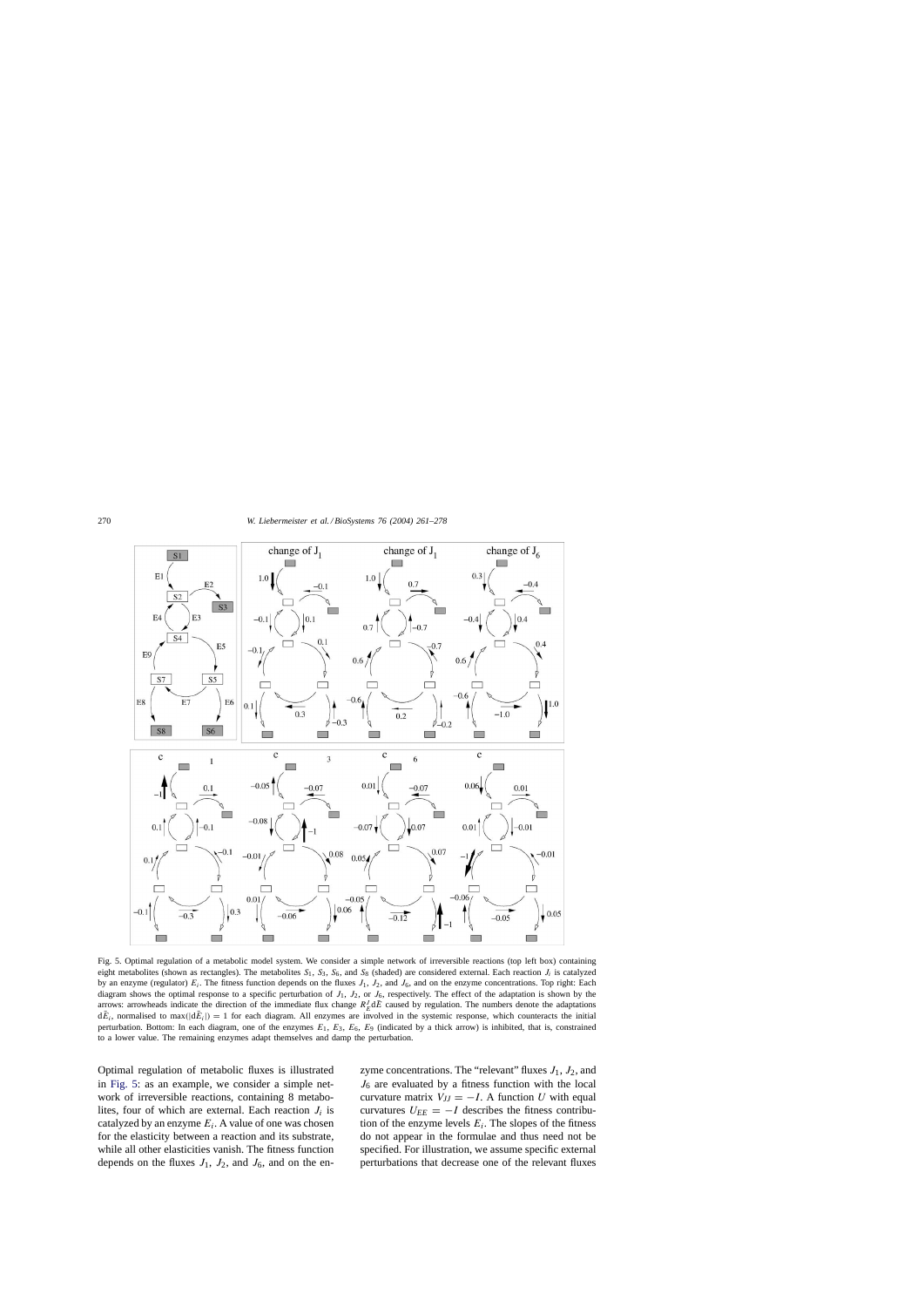<span id="page-10-0"></span>while leaving the others unchanged. We consider the two scenarios from [Sections 2.2 and 2.4: t](#page-4-0)he diagrams in the upper box show the optimal response (accord-ing to [Eq. \(14\)\)](#page-5-0) to a specific perturbation of  $J_1$ ,  $J_2$ , or  $J_6$ , respectively. In each diagram in the lower box, one of the enzymes  $E_1$ ,  $E_3$ ,  $E_6$ ,  $E_9$  is inhibited, that is, constrained to a lower value. The remaining enzymes adapt themselves optimally, according to [Eq. \(19\).](#page-6-0) For both scenarios, all enzymes respond in a coordinated way: fluxes in the whole system are redirected to increase the perturbed flux, and thus to damp the perturbation.

#### *3.3. Consequences of the metabolic theorems*

If the output variables describe metabolic fluxes or concentrations, then the theorems of metabolic control theory ([Eq. \(30\)\)](#page-8-0) lead to sum rules for the differential regulation profiles.

We shall now consider the optimal profiles (enzyme activities or the respective expression values) to achieve a change dY of metabolic variables, for instance  $dY = d\bar{Y} - d\hat{Y}$  in the presence of a perturbation  $d\hat{Y}$ . If the output variables y describe metabolic fluxes or concentrations, then the theorems (30) of metabolic control theory lead to sum rules for the differential regulation profiles. In this section, the regulatory variables are supposed to describe enzyme concentrations  $E_i$ . The elasticity matrix  $\pi_F$  is considered invertible, which holds, for instance, if each enzyme catalyzes exactly one reaction. Accord-ing to [Eq. \(18\),](#page-5-0) the optimal regulation profile  $dE$ fulfils

$$
(\pi_E^T)^{-1} F_{EE} d\bar{E} = C^{Y^T} (R_E^Y F_{EE}^{-1} R_E^{Y^T})^{-1} dY \tag{31}
$$

If the costs of different enzymes are independent of each other and each enzyme catalyzes exactly one reaction, then both  $F_{EE}$  and  $\pi_E^T$  are diagonal. In this case,  $d\bar{E}^* \equiv (\pi_E^T)^{-1} F_{EE} d\bar{E}$  equals  $d\bar{E}$  up to a rescaling of the individual elements. The first term on the right-hand side of Eq. (31) is the transposed control coefficients matrix: so, like any metabolic flux distribution is a linear combination of the columns of  $C<sup>J</sup>$ ,  $dE^*$  is a linear combination of control profiles (the transposed rows of  $C^{J}$ ).

If the output variables represent either only fluxes or only concentrations, then Eq. (31) leads to sum rules for  $d\bar{E}^*$ :

(1) If the fitness term V depends only on concentrations, the summation theorem  $C^{S} K = 0$  yields

$$
d\bar{E}^{*^T}K = 0\tag{32}
$$

For the proof, we transpose Eq. (31), postmultiply with  $K$ , and apply the summation theorem:

$$
d\bar{E}^{*^T} K = dS^T (R_E^S F_{EE}^{-1} R_E^{S^T})^{-1} C^S K = 0
$$
 (33)

A similar argument yields  $d\overline{E}^{*T}C^{J} = 0$ .

(2) If the fitness term  $V$  depends only on fluxes, the connectivity theorem yields the sum rule

$$
d\bar{E}^{*^T}\epsilon L = 0\tag{34}
$$

because

$$
d\bar{E}^{*^T} \epsilon L = dJ^T (R_E^J F_{EE}^{-1} R_E^{J^T})^{-1} C^J \epsilon L = 0 \tag{35}
$$

Similarly, we obtain  $d\bar{E}^{*T}C^J = d\bar{E}^{*T}$  and  $d\bar{E}^{*T}\epsilon C^S =$ 0. These results resemble the statements for optimal enzyme concentrations derived in [\(Klipp and](#page-16-0) [Heinrich, 1999\),](#page-16-0) where the sum of enzyme concentrations was kept fixed.

What is the meaning of the above sum rules? The first one, for the control of metabolites, implies that the elements of  $dE^{*^T}$ , summed over any stationary flux distribution, vanish. This holds, in particular, for the sum over any elementary mode [\(Schuster et al., 2000\).](#page-17-0) As an example, let us consider the regulation of a metabolite in an unbranched chain: the stationary flux is described by  $K = (1, 1, \ldots, 1, 1)^T$ . According to the sum rule, the scaled differential expression values in the chain sum to zero:

$$
\sum_{i} (\pi_E)^{-1}_{ii} (F_{EE})_{ii} d\bar{E}_i^T = 0
$$
\n(36)

Indeed, the most efficient way to accumulate the metabolite is to activate the upstream enzymes and to inhibit the downstream enzymes.

The second rule, for the regulation of fluxes, predicts dependencies among the regulation patterns of neighbouring enzymes. If no conservation relations hold among the metabolites  $(L = I)$ , then the *i*th column of  $\epsilon L$  describes the reaction elasticities with respect to the ith metabolite. If the reaction velocities depend only on the concentrations of their own substrates and products, then all elements of the column vanish, except for the reactions of this metabolite. The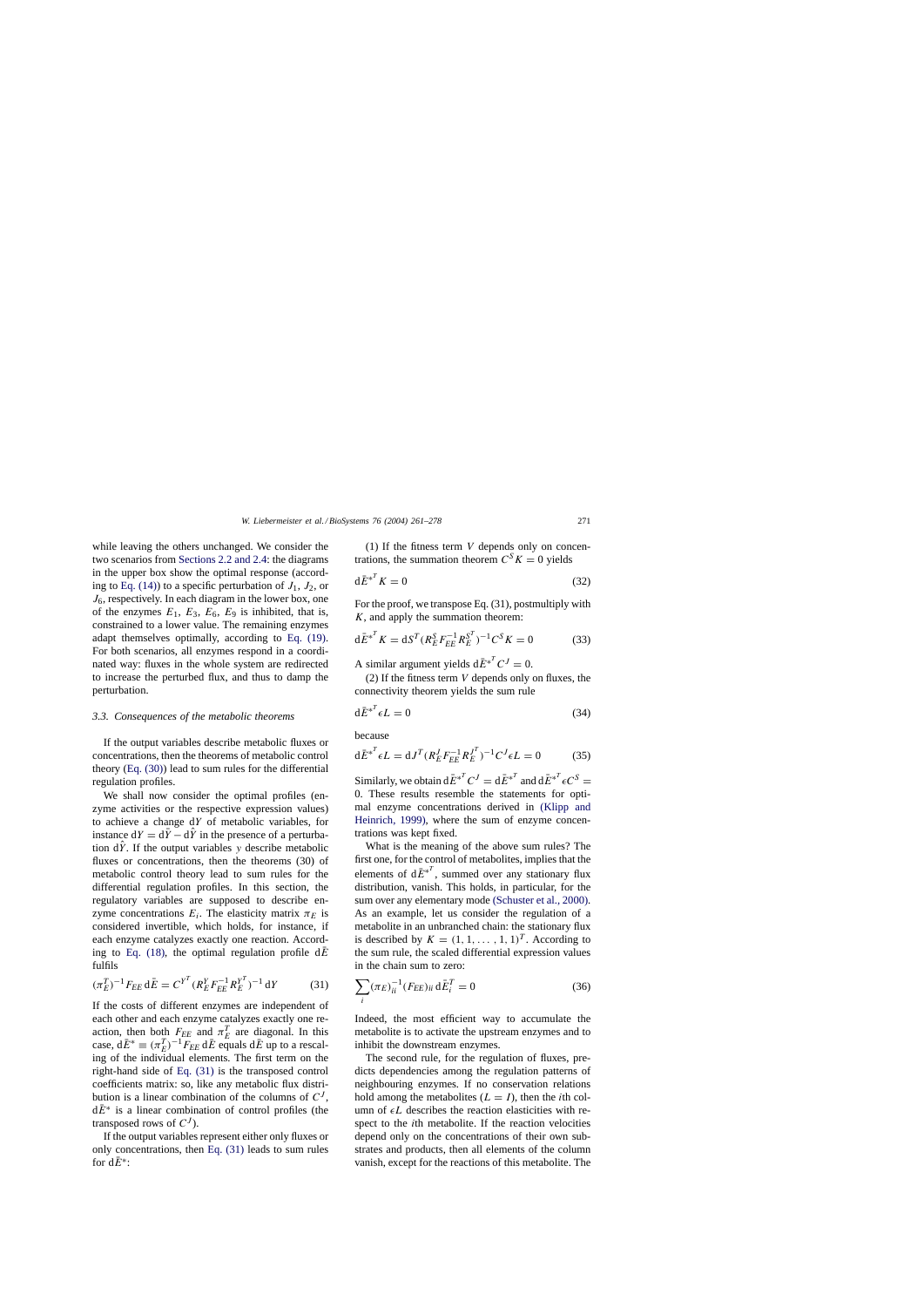sum rule [Eq. \(34\)](#page-10-0) yields one linear equation for each metabolite: if the metabolite participates in  $n$  reactions (subscripted by  $i$ ), then the scaled expression values  $dE^*$  for the respective enzymes fulfil

$$
\sum_{i} d\bar{E}_{i}^{*T} \epsilon_{i} = 0 \tag{37}
$$

In a series of experiments, the expression data of the *n* enzymes, will be confined to an  $(n-1)$ -dimensional subspace. If a metabolite is involved in two reactions only, the ratio of the expression values  $dE_i^*$  is fixed, that is, they are strictly correlated. In an unbranched reaction chain, each metabolite will usually exert a negative and a positive elasticity on the producing and on the consuming reaction, so the changes of enzyme expression will all have the same sign and will be strictly correlated.

It is sometimes convenient to represent regulators, fluxes, and concentrations by logarithmic values. Then, the control coefficients have to be replaced by normalised control coefficients dg( $J$ )<sup>-1</sup>C<sup>J</sup> dg(J) and dg(S)<sup>-1</sup>C<sup>S</sup>dg(J) (see [Heinrich et al., 1996\)](#page-16-0) in all formulae of this section. In addition,  $K$  and  $L$ have to be normalised by the stationary fluxes and concentrations, yielding dg( $J$ )<sup>-1</sup>K and dg(S)<sup>-1</sup>L.

## *3.4. Functional modules*

The statistical properties of the response coefficients reflect the system's large-scale structure. Let us assume that the cell contains specialised subsystems [\(Kahn and Westerhoff, 1991\),](#page-16-0) such as protein complexes or reaction networks maintaining particular metabolic fluxes. In this case, the response coefficients will assume almost sparse values, concentrated within functional subsystems (see [Schuster and Schuster,](#page-17-0) [1992\).](#page-17-0) For enzymes acting in modules or complexes, [Eq. \(31\)](#page-10-0) has an interesting consequence: a module of *n* regulators which affects only  $m < n$  of the output variables will show differential expression that is confined to an  $m$ -dimensional subspace. If the proteins form complexes and if each protein belongs to one complex only, the response coefficients matrix can be decomposed into a product  $R_x^y = R_c^y R_x^c$  where  $R_x^c$  has a block structure. In this case, [Eq. \(24\)](#page-8-0) implies that genes acting in the same complex show proportional differential expression, that is, their linear correlation is  $\pm 1$ .

# *3.5. Predictions for expression profiles*

The proposed model yields a quantitative relation between response coefficients, a fitness function, and the optimal response of regulators to small perturbations. Unfortunately, at present, we cannot test the theory by predicting real gene expression patterns, because only few response coefficients are known for appropriate systems, and the fitness function can only be guessed. Experimental expression values may carry considerable measurement errors, and moreover, enzyme activities would be better candidate regulators because they determine the cell's performance more directly. Expression usually has an effect on activity, but empirically, the correlation between them may be weak. For all these reasons, we shall restrict ourselves to summarising some qualitative predictions from the model.

Some properties of expression patterns follow from the model structure without involving optimality, and could also be derived from a linear causal model the linear response implies linear dose response curves and a linear superposition of different perturbations. Asymptotic responses after the onset and after the end of a perturbation, or to perturbations of opposite sign, are symmetric. Asymptotically, a perturbation is buffered and distributed by a cascade of responses. Thus, perturbation may affect subsystems which do not seem directly concerned. For instance, a heat shock response may be supported by an increase of energy production [\(Mensonides et al., 2002\).](#page-17-0)

Other predictions reflect the relation between function and expression induced by the optimality assumption: the response is an appropriate answer to the perturbation, and is likely to contribute to homoeostasis. Expression patterns reflect the response coefficients on the relevant variables: if  $F_{xx}$  and  $\pi_x$ are diagonal, differential expression patterns after a perturbation of cell variables are linear combinations of regulatory profiles. Even if the response coefficients are not known, this can be used for qualitative predictions: genes that do not affect the concerned output variables remain unchanged. Gene products that always act together are coregulated. Superfluous gene products are downregulated so that resources can be allocated to other, more important processes. These intuitive assertions are qualitatively backed by expression data from several experiments (for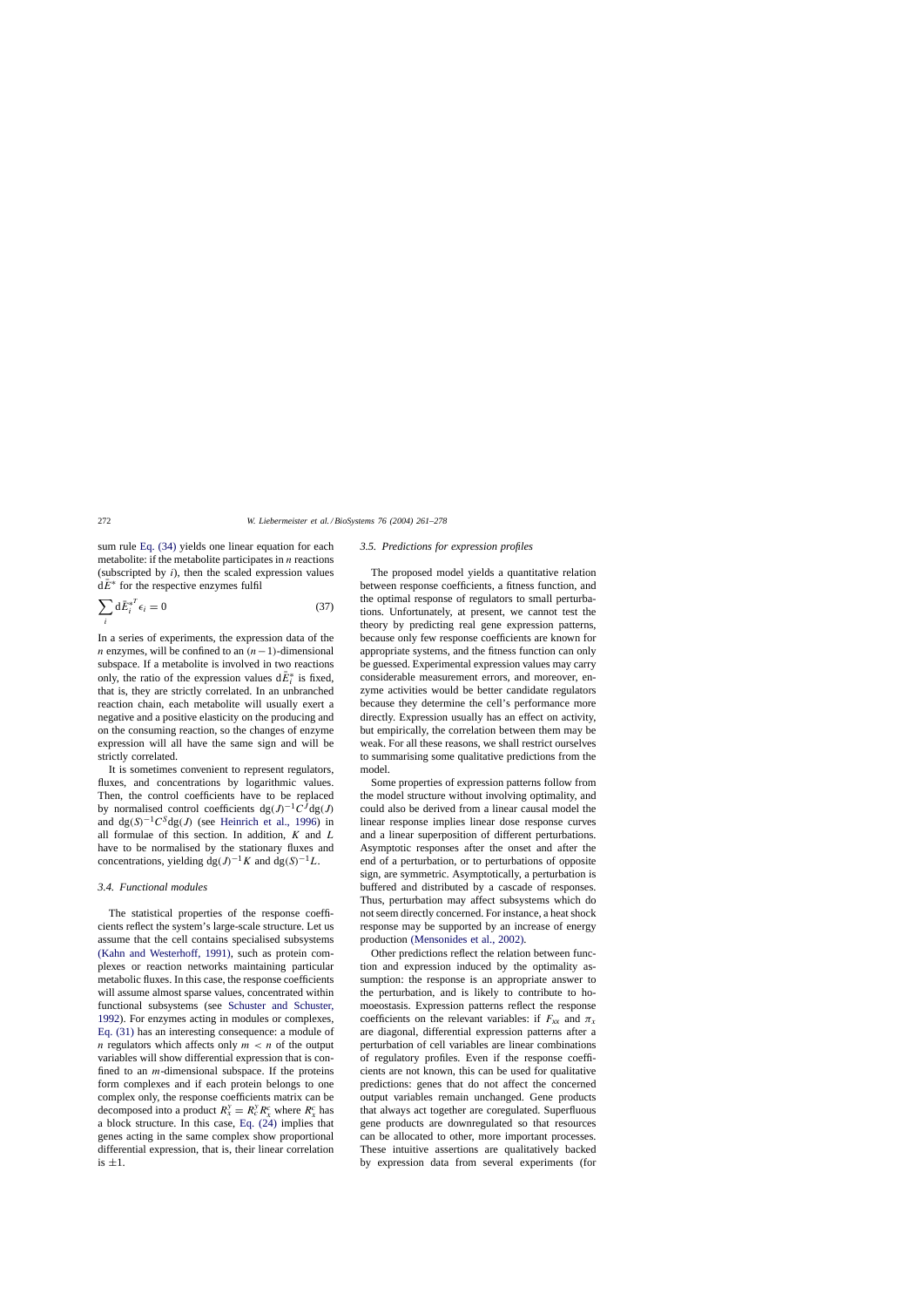<span id="page-12-0"></span>instance, [DeRisi et al., 1997; Gasch et al., 200](#page-16-0)0; [Causton et al., 2001](#page-16-0)). If the genes' response coefficients on important variables are sparse or almost sparse, they might be reconstructed from expression profiles using analysis methods like the plaid model [\(Lazzeroni and Owen, 2002\)](#page-16-0) or independent component analysis [\(Liebermeister, 2002\).](#page-16-0) However, such a decomposition would also be possible for a causal model if the genes' regulatory functions were linear with sparse input weights  $w_y^x$ . For metabolic systems, the model predicts coregulation of genes with a high control on important fluxes. The chemical reactions exerting large control on a particular flux or concentration are often localised in a small region of the metabolic network, so the same should hold for some of the coregulated genes. Quantitative relations to the structure and kinetics of the metabolic network were described in [Section 3.2.](#page-8-0)

# **4. Implementation and value of regulators**

# *4.1. Optimal control realised by feedback*

Until this point, we studied the optimal behaviour of regulators without considering how it is realised. Biological regulators often receive signals from the processes to be regulated: this phenomenon is known as feedback. Gene expression, for instance, is controlled by transcription factors that provide information about the cell status. It is a basic assumption of the present analysis that during evolution, adaptation mechanisms for coping with variable environmental conditions have developed and can be described by optimality principles. This assumption is now used for describing feedback systems: the objective is to derive a feedback system that realises the optimal behaviour of regulators defined above.

Let us consider a system of interacting regulators  $x$ and cell variables y in a stationary environment  $\alpha$ : if  $\alpha$ is replaced by  $\alpha + da$ , then the stationary state values of x and y exhibit changes (see [Fig. 2,](#page-4-0) left bottom)

$$
dx = w_y^x dy
$$
  
 
$$
dy = R_x^y dx + R_\alpha^y d\alpha
$$
 (38)

The linear coefficients  $w_y^y$  represent the partial derivatives of a (possibly nonlinear) feedback function. For example, the activity of an enzyme can be affected by a metabolite concentration via allosteric control. At steady state, this concentration, in turn, is a function of all enzyme concentrations in the reaction network.

A small perturbation dα results in a response

$$
dx = (1 - w_y^x R_x^y)^{-1} (w_y^x R_\alpha^y) d\alpha
$$
 (39)

With an appropriate choice

$$
w_x^y = -F_{xx}^{-1} R_x^{y^T} F_{yy}
$$
 (40)

this feedback model realises optimal regulation, that is, it maximises the fitness for all possible perturbations da (Proof: compare [Eqs. \(24\) and \(38\)\)](#page-8-0). However, this only holds if the second term in 14, describing a perturbation of the response coefficients, is neglected. The feedback to a regulator depends on the regulator's influence  $w_y^x$  weighted by the fitness curvatures. An output variable with large negative fitness curvature will send strong feedback signals, a regulator with large negative fitness curvature will receive weak signals. So, feedback signals represent the most important variables and affects the most efficient regulators. Let us consider again allosteric control in metabolism: if homoeostasis in metabolism is to be ensured, Eq. (40) predicts feedback from metabolites to those reactions exerting a considerable control on the metabolite. If the curvatures  $F_{xx}$  and  $F_{yy}$  are negative and the reaction exerts a positive control on the metabolite, a negative feedback is predicted.

## *4.2. The value of regulators*

What quantitative advantage does a regulatory system mean the organism? To answer this question, we have to refer to an specific ensemble of external conditions: if the perturbations d $\alpha$  are small and normally distributed with mean  $\langle d\alpha \rangle = 0$  and covariance matrix cov(d $\alpha$ ) =  $\langle d\alpha d\alpha^T \rangle$ , the presence of the regulating system raises the fitness, on average, by

$$
\langle \bar{G} - \hat{G} \rangle = -\frac{1}{2} \text{Tr}(G_{ax} G_{xx}^{-1} G_{xa} \text{cov}(d\alpha)) \tag{41}
$$

As  $G_{xx}$  has no positive eigenvalues, the value  $\langle \bar{G} - \hat{G} \rangle$ of the regulatory system is nonnegative. The name "value" has been chosen in analogy to the value of information defined in Bayesian decision theory [\(Pearl,](#page-17-0) [1988\):](#page-17-0) the value of an information source is defined as the average advantage (increase in expected payoff) if signals from the information source can be used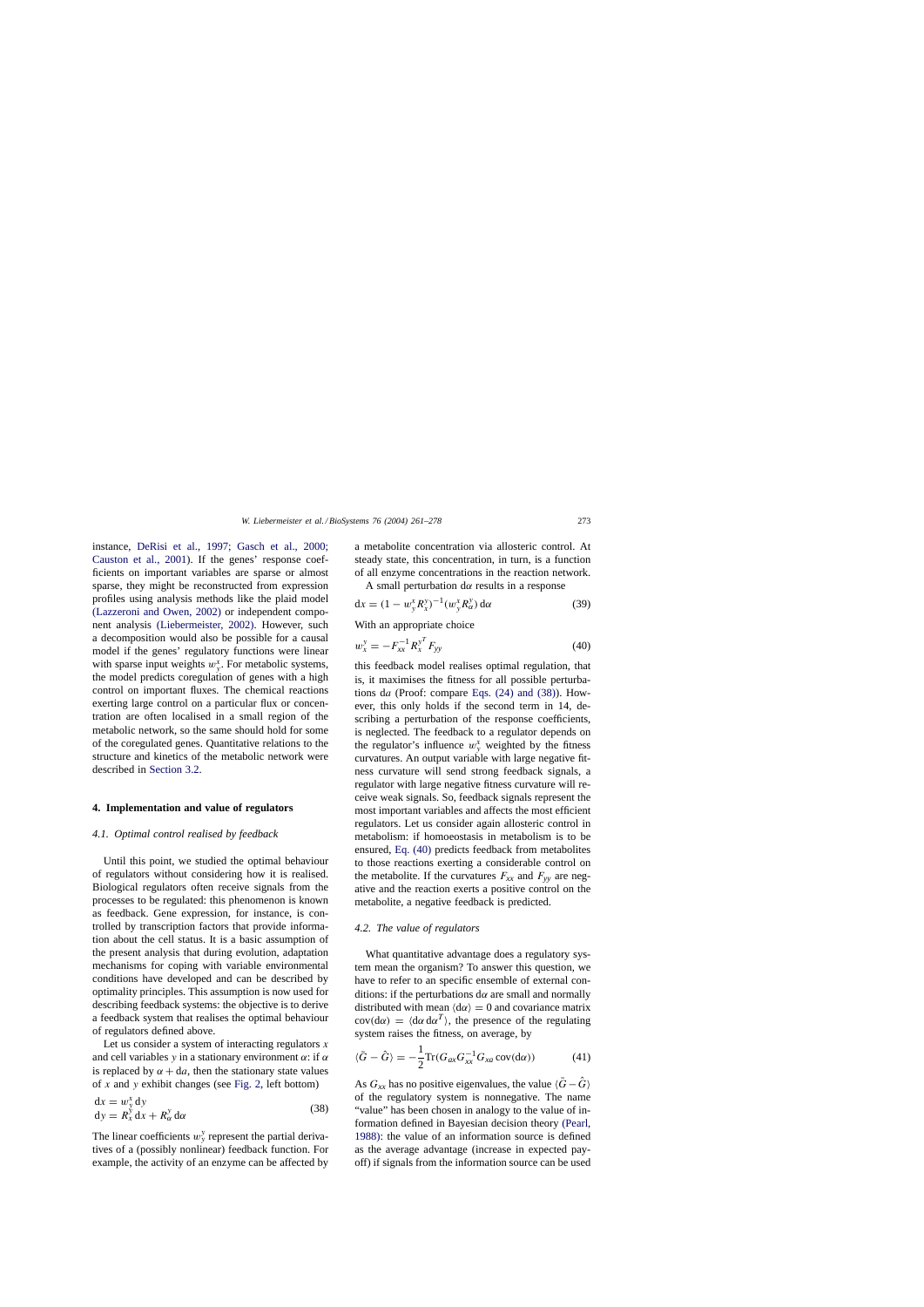<span id="page-13-0"></span>for the decisions. Evolution is likely to develop regulators of high value: if the very presence of a regulatory system involves additional costs, it should only be maintained if its value exceeds the costs. Like the value of information, which depends on the presence of other information sources, the value of regulators may be influenced by the presence of other regulators. For instance, adding copies of existing regulators to the system will not yield much additional fitness.

## *4.3. Growth of deletion mutants*

After a change of the environmental conditions, some gene products may become especially important for surviving. They should be activated, and their loss by a deletion should have a strong impact on the growth rate, while the loss of a dispensable gene should play a minor role. Thus a relation between expression data and the growth rates in deletion experiments may be hypothesised. [Giaever et al. \(2002\)](#page-16-0) studied the growth rate of yeast deletion mutants under different experimental conditions and compared the results to expression data for the same conditions: except for the growth on galactose, their experiments gave only weak evidence for such a relation, but this was seen as a surprise. The model of optimal regulation, though, supports the initial hypothesis, predicting a quantitative relation between the data from expression and deletion experiments.

How should a deletion influence the growth rate under different conditions? A small environmental perturbation  $\Delta \alpha$  and a small regulatory change  $\Delta x$  lead to a fitness change

$$
\Delta G \approx G_x^T \Delta x + G_\alpha^T \Delta \alpha + \frac{1}{2} (\Delta x^T G_{xx} \Delta x \n+ \Delta \alpha^T G_\alpha \Delta \alpha + 2 \Delta x^T G_{xx} \Delta \alpha) \n= \left[ G_x^T \Delta x + \frac{1}{2} \Delta x^T G_{xx} \Delta x \right] \n+ \left[ G_\alpha^T \Delta \alpha + \frac{1}{2} \Delta \alpha^T G_\alpha \Delta \alpha \right] + \Delta x^T G_{xx} \Delta \alpha
$$
\n(42)

The fitness change consists of three terms, one caused by the deletion, one due to the changed conditions, and one representing the interaction between both effects, which should manifest themselves in the data matrix. If the rows and columns of the data matrix are centred, the matrix will basically represent the interaction term. According to [Eq. \(19\),](#page-6-0) the optimal response to a deletion  $\Delta \hat{x}_i$  is  $\Delta \bar{x} = 1/(G_{xx}^{-1})_{ii} G_{xx}^{-1} \Delta \hat{x}$ . Inserting this into the interaction term from  $(42)$  yields the fitness loss

$$
\frac{1}{(G_{xx}^{-1})_{ii}} \Delta \hat{x}_i^T G_{xx}^{-1} G_{x\alpha} \Delta \alpha \tag{43}
$$

For each gene  $i$ , this term is proportional to the differential expression under the different conditions described by  $\Delta \alpha$  (see Appendix, Eq. (A.4)).

# **5. Discussion**

We have presented a theoretical apparatus for describing the adaptation of living cells to perturbations of environmental or internal parameters. We have made a distinction between regulatory variables and output variables. Specific examples could be the concentrations of gene products (e.g., enzymes) and metabolic fluxes. Accordingly, we have used gene expression as a running example. However, the presented theoretical tool is far more general. Moreover, it is applicable to systems of any size. A promising application of our method is the analysis of DNA microarray experiments where healthy states are compared with perturbed (e.g., diseased) states. However, the proposed model is not limited to gene expression: it may be applied to the design of various regulatory systems on different timescales, such as enzyme kinetics, allosteric control, adaptation of receptors, and even evolution of enzyme properties.

The success of the method largely depends on the choice of the fitness function. This is a general problem in the modelling of optimal properties of living organisms [\(Allen, 1999; Heinrich, 1985;](#page-16-0) [Heinrich et al., 1987\). I](#page-16-0)n any case, the biological costs for the regulatory variables should be taken into account. This can be done (and has been done here) by including, in the fitness function, a negative term expressing these costs. In unbranched enzymatic chains, equating the fitness function with the metabolic flux minus a linear combination of enzyme concentrations is a reasonable choice [\(Reich, 1983\).](#page-17-0) In either case, biological behaviour is regarded as the solution to an economical problem [\(Reich, 1983\),](#page-17-0) namely to choose an optimal compromise between possible actions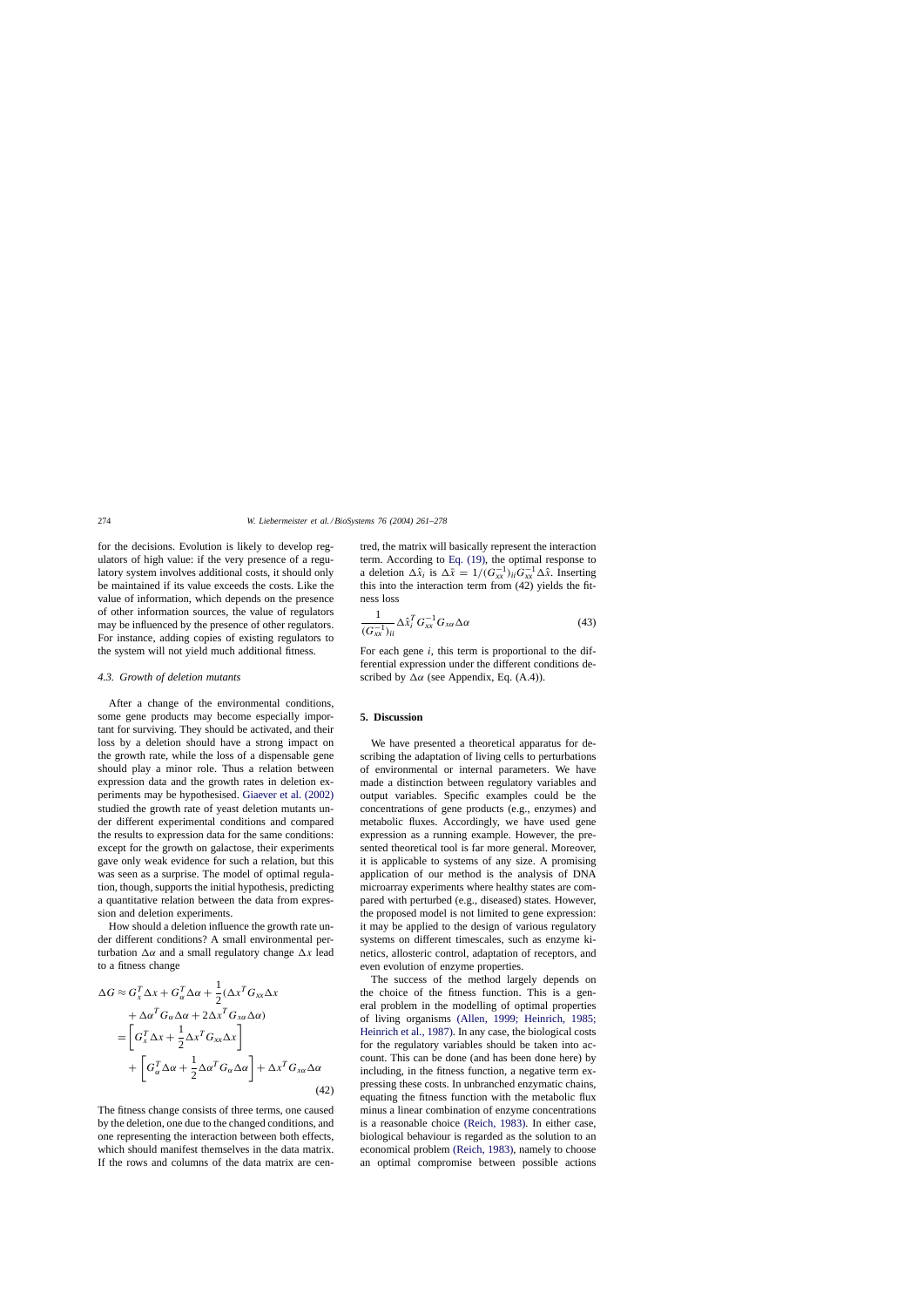which maximises a utility function [\(Henderson and](#page-16-0) [Quandt, 1980\).](#page-16-0) A related optimisation problem also appears in biotechnology, namely to increase the yield of a metabolite by the modification of single genes: the costs depend on the number of genes to be engineered, so only th genes which exert the highest control on the respective metabolite will be modified. On the contrary, the present model, in which the number of responding genes does not play a role, claims that all genes should be adapted, but those with the highest control should be adapted most strongly.

Considering small perturbations has allowed us to use differential calculus. As has been shown earlier in Metabolic Control Analysis, the large changes occurring in biological systems can, in many cases, be described by linearly extrapolating small changes; in other cases, they cannot. Here, we included first-order and second-order terms. However, for deriving simple predictions, we neglected second-order terms in the fitness coupling  $dx$  and  $dy$ , and also second-order terms in  $y(x, \alpha)$  which couple dx and d $\alpha$ .

# *5.1. Structure–function relation of regulators*

An interesting result is that optimal regulatory profiles tend to portray aspects of the system to be regulated. The regulators' response reflects the functions of the regulators, that is, their influence on relevant variables, as well as the local shape of the fitness landscape. If the fitness function is isotropic with respect to the regulators, the differential expression pattern is a linear combination of regulatory profiles, i.e., rows of the response coefficients matrix. As an important example, we have analysed metabolic systems: among other things, we have derived a sum rule for the enzymes within metabolic flux modes (metabolic pathways), and a relation between enzymes that catalyze the reactions of a metabolite. In both cases, we have used the summation and connectivity theorems of Metabolic Control Analysis.

A convenient way of self-regulation of biological systems is by feedback. We have applied our method to feedback systems and have obtained the result that also optimal feedback signals reflect the function of regulators. Thus the proposed model predicts a general relation between a gene's function, its optimal expression behaviour, and its regulatory program. In this framework, the task of a gene is to maximise the

organism's fitness under typical evolutionary conditions by exerting its function. The behaviour of  $x$  depends on a dual variable, namely the marginal fitness  $G_x = \nabla_x G = F_x + F_y R_x^y$ , which has to remain zero despite any perturbation. The marginal fitness reflects the response coefficients, so during evolutionary learning, information about the functional structure of the cell becomes implicitly stored in the regulatory system. This information can be read by probing the regulatory system with perturbations, or by measurements of biological fluctuations.

An example of this structure–function relation are operons, where sets of cooperating genes are controlled by the same transcriptional machinery, thus functional relations are portrayed qualitatively by the regulatory structure. Another example can be found in the regulation of amino acid synthesis: the aspartate kinase is the first enzyme in the pathway for the synthesis of threonine, isoleucine, lysine, and methionine. The three isoenzymes AspKI, AspKII, and AspKIII receive negative feedback signals from the amino acids, thus "portraying" the strong control of aspartate kinase on amino acid levels. This pattern of regulation even appears on two levels of regulation, as the feedback signals are realised by both allosteric inhibition and repression of gene expression (see [Lengeler et al., 1999\).](#page-16-0)

# *5.2. Validity of the optimality assumption*

When expression data are published, authors often relate expression patterns to biological purpose, that is, the function of the genes being up- or downregulated. Our model is meant to formalise such assertions by deriving them from explicit assumptions, in order to find out what can be predicted from an optimality principle alone. However, it is not clear to which extent biological regulators realise an optimal behaviour. [Segrè et al. \(2002\)](#page-17-0) found evidence for non-optimal adaptation of metabolic fluxes after gene deletions in *E. coli*, but their ansatz for the fitness function does not account for costs of the expression machinery, so it cannot be compared directly to the approach of this work. Experiments [\(Hughes et al., 2000; Giaever et al.,](#page-16-0) [2002\)](#page-16-0) have shown that gene deletions can increase the growth rate of yeast. According to our theory, the cell would anticipate any possible advantageous deletion by downregulating the respective genes, so no further increase would be possible. The present theory may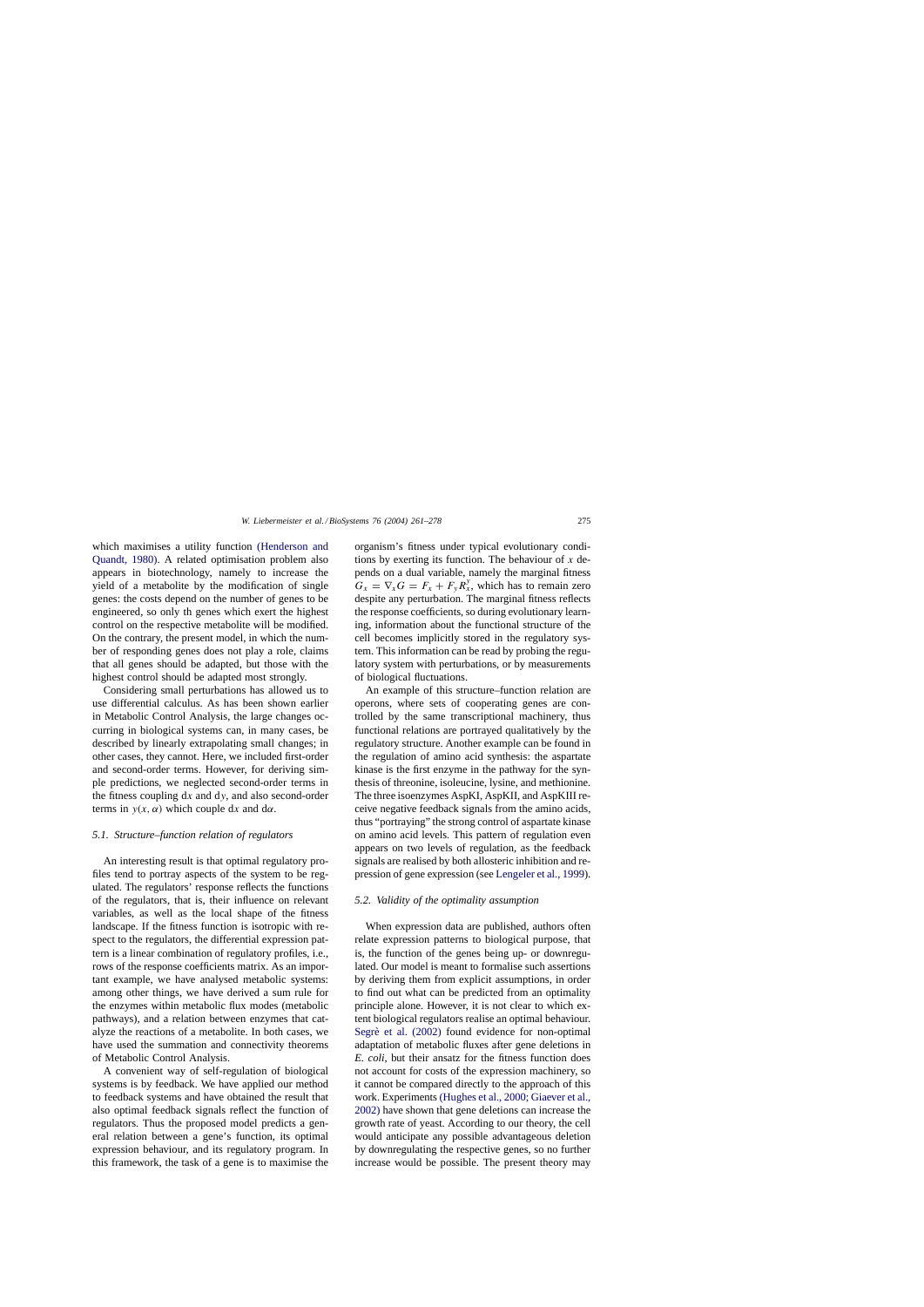<span id="page-15-0"></span>fail here for various reasons: either no steady-state function is optimised by the cells, or the growth rate is not the (only) optimisation target. Moreover, the experimental conditions possibly did not reflect the typical environment during evolution, or the deletion had side effects that could not be achieved by a change in expression alone.

One cannot hope to deduce all biological behaviour from optimality principles, and it is an open question in which cases optimality assumptions are valid. At least, two conditions should be met: the experiment must probe the cell with physiological conditions to which the system has accustomed during evolution, and for our analysis, the perturbations must be small. In fact, if a regulator is only indirectly concerned, it will experience an effective perturbation that has already been sufficiently buffered by the other regulators, and then even a large or unphysiological perturbation like a gene deletion may be described by a linear theory.

#### **Acknowledgements**

This work was supported by the German Federal Ministry of Education and Research and by the DFG Research Center "Mathematics for key technologies". We would like to thank Dirk Holste, Ralf Mrowka, and Rainer Spang for stimulating discussions.

## **Appendix A. Optimal response**

We consider an effective fitness  $G(x, \alpha) \equiv F(x, y)$  $(x, \alpha)$  and expand  $G_x \equiv \nabla_x G(x, \alpha)$  to first order

$$
G_x(x + dx, \alpha + d\alpha)
$$
  
\n
$$
\approx G_x(x, \alpha) + G_{xx}(x, \alpha) dx + G_{xx}(x, \alpha) d\alpha
$$
 (A.1)

The total differential reads

$$
dG_x = G_x(x + dx, \alpha + d\alpha) - G_x(x, \alpha)
$$
  
=  $G_{xx} dx + G_{xa} d\alpha$  (A.2)

An optimal initial state with  $G_x(x, \alpha) = 0$  becomes perturbed by  $d\alpha$ . Without response d, this implies three changes

$$
d\hat{R}_x^y \equiv R_{x\alpha}^y d\alpha \tag{A.3}
$$

$$
d\hat{F}_x \equiv F_{xy} R_\alpha^y d\alpha
$$
  

$$
d\hat{F}_y \equiv F_{yy} R_\alpha^y d\alpha
$$

The optimal response  $d\bar{x}$  must ensure that  $dG_x$  vanishes, so

$$
d\bar{x} = -G_{xx}^{-1}(G_{x\alpha} d\alpha)
$$
 (A.4)

with

$$
G_{xx} \equiv F_{xx} + T_{xx} + R_x^{y^T} F_{yy} R_x^y + F_{xy} R_x^y
$$
  
+ 
$$
(F_{xy} R_x^y)^T
$$
  

$$
G_{x\alpha} \equiv R_x^{y^T} F_{yy} R_\alpha^y + F_{xy} R_\alpha^y + T_{x\alpha}
$$
 (A.5)

The matrices  $(T_{xx})_{ik} = (F_y)_l (R_{xx}^y)_{ik}^l$  and  $(T_{xx})_{ik} =$  $(F_y)_l (R_{xx}^y)_k^l$  are calculated from the tensors  $R_{xx}^y$  and  $R_{x\alpha}^y$  containing the second derivatives of  $y(x, \alpha)$ . We assume that  $G_{xx}$  has negative eigenvalues, so it is invertible. Rewriting the term in brackets from Eq. (A.4)

$$
d\hat{G}_x = R_x^{y^T} (F_{yy} R_\alpha^y d\alpha) + (F_{xy} R_\alpha^y d\alpha) + (R_{xx}^y d\alpha)^T F_y
$$
  
=  $R_x^{y^T} d\hat{F}_y + d\hat{F}_x + d\hat{R}_x^{y^T} F_y$  (A.6)

yields

$$
d\bar{x} = -G_{xx}^{-1} [R_x^{y^T} d\hat{F}_y + d\hat{F}_x + d\hat{R}_x^{y^T} F_y]
$$
 (A.7)

Thus, the regulators react to the three effects (see Eq.  $(A.3)$ ) of the perturbation. For simplicity, we assume that  $F(x, y) = U(x) + V(y)$  implying  $F_{xy} = 0$ , so  $d\hat{F}_x = 0$ . This yields

$$
d\bar{x} = -(F_{xx} + T_{xx} + R_x^{y^T} F_{yy} R_x^{y})^{-1}
$$
  
 
$$
\times (R_x^{y^T} d\hat{F}_y + d\hat{R}_x^{y^T} F_y)
$$
 (A.8)

## **Appendix B. Symbols used**

| $\mathcal{X}$                                   | Regulatory variables                      | Vector        |
|-------------------------------------------------|-------------------------------------------|---------------|
| $\alpha$                                        | Environmental variables                   | Vector        |
| $y(x, \alpha)$                                  | Regulated variables                       | Vector        |
| $(R_x^y)_{ik} \equiv \partial y_i \partial x_k$ | Response coefficients                     | Matrix        |
| $(R_{ab}^y)_i^k$                                | Second-order response                     | <b>Tensor</b> |
|                                                 | coefficients w.r.t. <i>a</i> and <i>b</i> |               |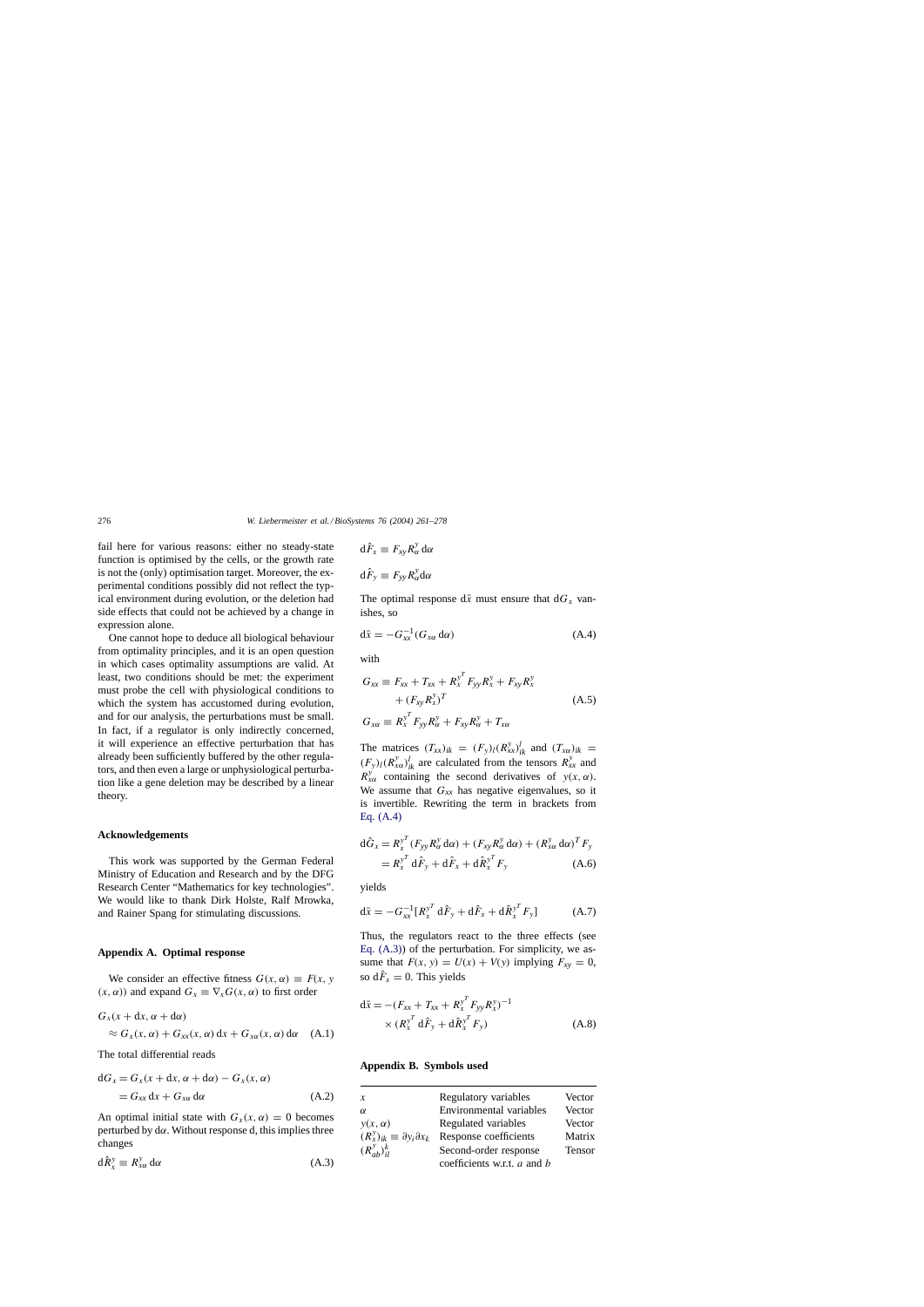| F(x, y)                                           | <b>Fitness function</b>  | Scalar |
|---------------------------------------------------|--------------------------|--------|
| $F_x \equiv \nabla_x F$                           | Marginal fitness of $x$  | Vector |
| $F_v \equiv \nabla_v F$                           | Marginal fitness of $y$  | Vector |
| $G(x, \alpha)$                                    | Effective fitness        | scalar |
| $\equiv F(x, y(x, \alpha))$                       |                          |        |
| $G_r \equiv \nabla_r G$                           | Effective marginal       | Vector |
|                                                   | fitness of $x$           |        |
| $(G_{xx})_{ik}$                                   | Effective fitness        | Matrix |
| $\equiv \partial^2 G/(\partial x_i \partial x_k)$ | curvature                |        |
| $T_{ab} \equiv F_{v}^{T} R_{ab}^{y}$              | <b>Effective fitness</b> | Matrix |
|                                                   | curvature due to         |        |
|                                                   | second-order response    |        |
| $d\alpha$                                         | Perturbation of $\alpha$ | Vector |
| $d\bar{x}$                                        | Optimal response of $x$  | Vector |
| $R_{v}$                                           | Feedback coefficients    | Matrix |

## <span id="page-16-0"></span>**Appendix B** (*Continued* )

## **References**

- Allen, C., 1999. Teleological notions in biology. In: The Stanford Encyclopedia of Philosophy. [http://plato.stanford.edu/](http://plato.stanford.edu/archives/sum1999/entries/teleology-biology/) [archives/sum1999/entries/teleology-biology/.](http://plato.stanford.edu/archives/sum1999/entries/teleology-biology/)
- Alter, O., Brown, P.O., Botstein, D., 2000. Singular value decomposition for genome-wide expression data processing and modeling. Proc. Natl. Acad. Sci. U.S.A. 97 (18), 10101–10106.
- Brazma, A., et al., 1998. Predicting gene regulatory elements in silico on a genomic scale. Genome Res. 8, 1202.
- Brown, M.P.S., et al., 2000. Knowledge-based analysis of microarray gene expression data by using support vector machines. Proc. Natl. Acad. Sci. U.S.A. 97, 262–267.
- Bussemaker, H.J., Li, H., Siggia, E.D., 2001. Regulatory element detection using correlation with expression. Nat. Genet. 27, 167–171.
- Causton, H.C., et al., 2001. Remodeling of yeast genome expression in response to environmental changes. Mol. Biol. Cell 12, 323–337.
- Cornish-Bowden, A., Cárdenas, M.L., 1993. Channeling can affect concentrations of metabolic intermediates at constant net flux: artefact or reality? Eur. J. Biochem. 213, 87–92.
- DeRisi, J.L., et al., 1997. Exploring the metabolic and genetic control of gene expression on a genomic scale. Science 278, 680–686.
- Edwards, J.S., Ramakrishna, R., Palsson, B.O., 2002. Characterizing the metabolic phenotype: a phenotype phase plane analysis. Biotechnol. Bioeng. 77 (1), 27–36.
- Fellenberg, K., et al., 2001. Correspondence analysis applied to microarray data. Proc. Natl. Acad. Sci. U.S.A. 98 (19), 10781– 10786.
- Fire, A., 1999. RNA-triggered gene silencing. Trends Genet. 15 (9), 358–963.
- Gasch, A.P., et al., 2000. Genomic expression programs in the response of yeast cells to environmental changes. Mol. Biol. Cell 11, 4241–4257.
- Giaever, G., et al., 2002. Functional profiling of the Saccharomyces cerevisiae genome. Nature 418, 387–391.
- Grigoriev, A., 2001. A relationship between gene expression and protein interactions on the proteome scale: analysis of the bacteriophage t7 and the yeast Saccharomyces cerevisiae. Nucleic Acids Res. 29 (17), 3513–3519.
- Heinrich, R., 1985. Mathematical models of metabolic systems: general principles and control of glycolysis and membrane transport in erythrocytes. Biomed. Biochim. Acta 44 (6), 913–927.
- Heinrich, R., Holzhütter, H.G., Schuster, S., 1987. A theoretical approach to the evolution and structural design of enzymatic networks; linear enzymatic chains, branched pathways and glycolysis of erythrocytes. Bull. Math. Biol. 49, 539–595.
- Heinrich, R., Schuster, S., 1996. The Regulation of Cellular Systems. Chapman & Hall.
- Heinrich, R., Schuster, S., 1998. The modelling of metabolic systems. structure, control, and optimality. Biosystems 47, 61–77.
- Henderson, J., Quandt, R., 1980. Microeconomic Theory: A Mathematical Approach, 3rd ed. McGraw-Hill, New York.
- Höfer, T., Heinrich, R., 1993. A second-order approach to metabolic control analysis. J. Theor. Biol. 164, 85–102.
- Huber, W., et al., 2002. Variance stabilization applied to microarray data calibration and to the quantification of differential expression. Bioinformatics 1 (1), 1–9.
- Hughes, T.R., et al., 2000. Functional discovery via a compendium of expression profiles. Cell 102, 109–126.
- Ibarra, R.U., Edwards, J.S., Palsson, B.O., 2002. Escherichia coli k-12 undergoes adaptive evolution to achieve in silico predicted optimal growth. Nature 420, 186–189.
- Ideker, T., et al., 2001. Integrated genomic and proteomic analyses of a systematically perturbed metabolic network. Science 292, 929–934.
- Jansen, R., Greenbaum, D., Gerstein, M., 2002. Relating wholegenome expression data with protein–protein interactions. Genome Res. 12 (1), 37–46.
- Kahn, D., Westerhoff, H.V., 1991. Control theory of regulatory cascades. J. Theor. Biol. 153, 255–285.
- Kanehisa, M., Goto, S., et al., 2002. The kegg databases at genomenet. Nucleic Acids Res. 30, 42–46.
- Klipp, E., Heinrich, R., 1999. Competition for enzymes in metabolic pathways: implications for optimal distributions of enzyme concentrations and for the distribution of flux control. Biosystems 54, 1–14.
- Klipp, E., Heinrich, R., Holzhütter, H.G., 2002. Prediction of temporal gene expression. metabolic optimization by re-distribution of enzyme activities. Eur. J. Biochem. 269, 1–8.
- Lazzeroni, L., Owen, A., 2002. Plaid models for gene expression data. Stat. Sin. 12 (1), 61–86.
- Lengeler, J.W., Drews, G., Schlegel, H.G. (Eds.). Biology of the Prokaryotes. Thieme Stuttgart.
- Liebermeister, W., 2002. Linear modes of gene expression determined by independent component analysis. Bioinformatics 18, 51–60.
- Liebermeister, W., 2004. Analysis of optimal differential gene expression. Ph.D. thesis, Humboldt-Universität zu Berlin.